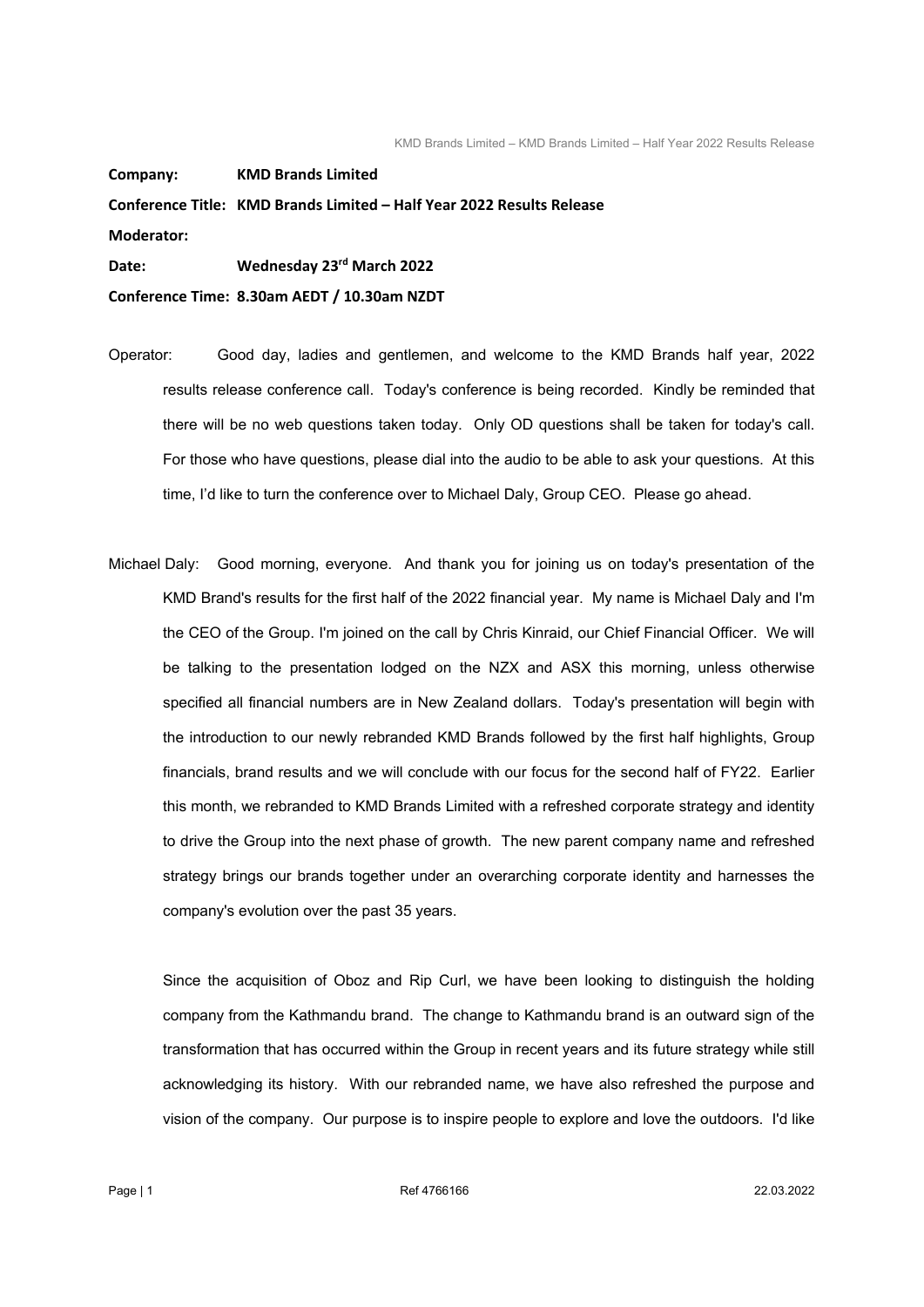to emphasize that all of our brands are focused on supporting, enhancing and encouraging activities for the outdoor consumer. Our vision is to be the leading family of global outdoor brands that are designed for purpose, driven by innovation and the best choice, not only for people, but also the planet. Moving to slide six, we consider our three brands, Kathmandu, Oboz and Rip Curl provide all the fundamentals for strong, long-term growth through their technical and innovative products, their global reach and diversification, capabilities across multiple geographies and channels and their strong base of loyal and active customers. KMD Brands as a parent company will bring vision and strategic guidance to enable Group synergies across brands through the sharing of technology, product research and development, and leveraging operational excellence to enable the best delivery of customer service.

We'll now cover the highlights for the first half of FY22. Moving to slide eight, I would like to first cover off our four strategic pillars. We are building a portfolio of global brands. We aim to continue to expand our global footprint as we invest in world class brands and customer experiences. We will elevate our digital capabilities by investing in Group digital platform to deliver a world class unified commerce experience. We are also leveraging and delivering operational excellence to all brands across shared Group support functions. Finally, we are demonstrating leadership across environmental, social and governance by transforming business culture and mindset. As we execute on our strategy, it is important for us to maintain balance sheet flexibility to support organic growth and potential M&A opportunities. On slide nine, you can see that during the first half of FY22, we successfully executed on all four pillars.

 At a Group level we appointed the president of KMD Brands Europe to drive our international growth across multiple brands in that region. We implemented a new common loyalty management system across Rip Curl and Kathmandu in Australia and New Zealand. We also made key Group appointments in HR and commercial and determined the Group's ESG focus areas. In relation to Rip Curl, we continue to build our brand opening 10 new owned and licensed retail stores globally and sponsoring the first ever WSL finals held in the USA where the winner of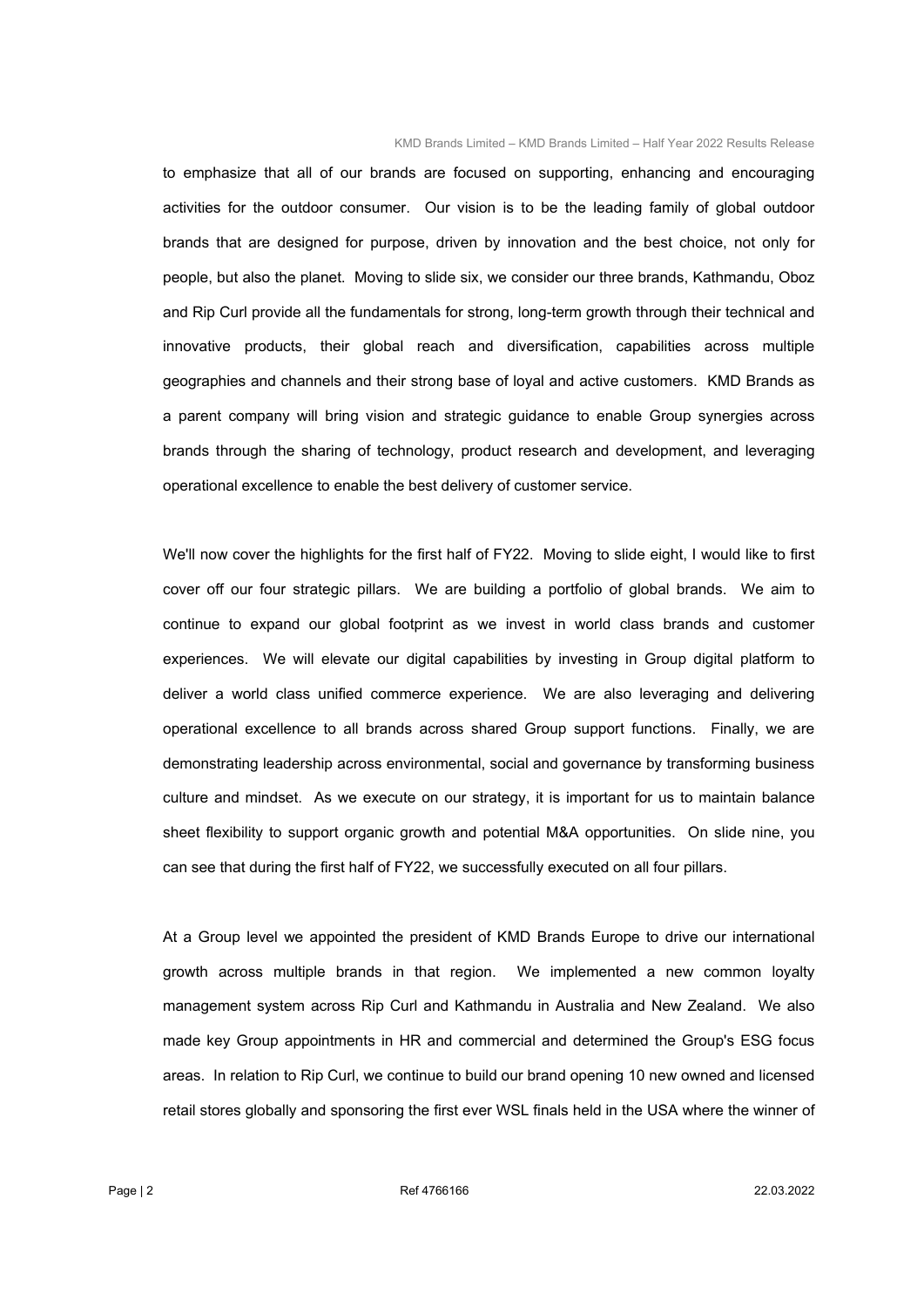the men's event was a Rip Curl surfer, Gabriel Medina. Reflecting our focus on elevating digital Rip Curl online sales grew by 14.5% with penetration increasing to 13.8% of direct-to-consumer sales. We demonstrated operational excellence by implementing the same point of sale system for Rip Curl and Kathmandu across Australasia. We also expanded a wetsuit recycling program to all Rip Curl stores in Australia and finalized the Rip Curl ESG strategy.

 We made substantial progress at Kathmandu where we have completed the Europe forward winter 22 sell in with forward orders in line with expectations and we appointed a General Manager of international to drive growth. The execution of our digital strategy is evidenced by our 46.4% growth in online sales with penetration increasing to 21.2% of sales. Importantly, we are utilising Rip Curl's infrastructure to drive our international expansion into Europe and Canada and on the ESG front we've demonstrated success with Kathmandu winning the Deloitte New Zealand, Top 200 Sustainable Business Leadership award. In relation to Oboz, the demand for the brand and products has never been stronger and forward orders into FY23 support our medium-term growth targets. We have successfully launched online sales and implemented the Group's business intelligence tool. To promote employee engagement, Oboz established an employee volunteer program. Moving to slide 10. We will look at the impacts of COVID lockdowns on Rip Curl and Kathmandu store sales across Australia and New Zealand. Kathmandu lost nearly 7,000 trading days in Q1 due to COVID lockdowns compared to under 2,500 in Q1 one last year. And for a three-week period in August and September over 70% of the Kathmandu store network was closed. Pleasingly, Q2, same store sales rebounded 15.4% demonstrating the lost sales opportunity in Q1. Rip Curl lost over 4,200 trading days in Q1 due to lockdowns compared to 3,700 in Q1 last year. Q2, same store sales grew 3% following the lockdowns Q1. I'll now hand over to Chris to cover the financial slides.

Chris Kinraid: Thanks, Michael. Statutory results include the adoption of IFRS16 on slide 12. For comparability, the impact of IFRS16 has been excluded from our underlying results. Underlying sales decreased 0.8% to 407.3 million as a result of Q1 COVID lockdowns and the impact of

Page | 3  $22.03.2022$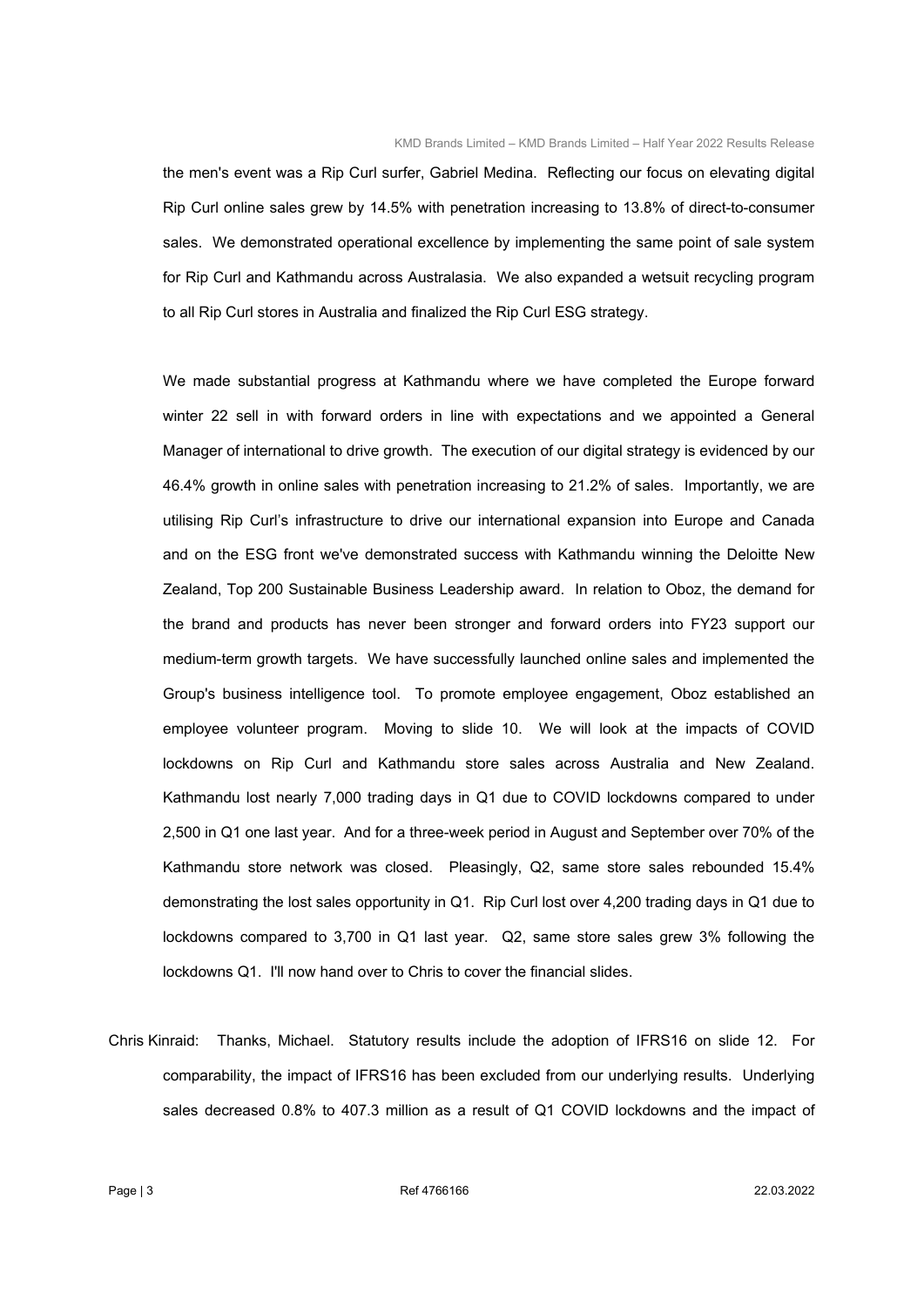Vietnam factory closures on Oboz. However, sales rebounded in Q2 as Kathmandu and Rip Curl stores opened in Australasia. Gross margin was 130 basis points below last year due to elevated international freight costs and increased clearance mix for the Kathmandu brand. We continue to carefully manage our operating expenses during store closures while investing in the long-term value of our brands.

 Moving to slide 13, you can see another demonstration of the COVID impact on Q1, followed by rebound and sales in Q2. As seen in the pie chart, we're building a global business, which is diversified by brand, sales, channel and by region. We expect to see further diversification going forward as we deliver on our international growth strategy. Online sales continue to steadily increase, rising to 17.4% of direct-to-consumer sales across the Group. Rip Curl online sales increased by 14.5%, while Kathmandu online sales were up 46.4% to now comprise of over 21% of DTC sales. Moving to slide 14, lockdowns in Australasia were more severe than last year and less government support and rent assistance were received impacting year on year EBITDA by approximately \$35 million. Oboz was impacted by the Vietnam factory closures, with approximately half of first half orders unable to be fulfilled.

 Our Q2 EBITDA was above last year, reflecting the rebounds in sales. Despite the transitory COVID disruption, the Group continued to invest in the long-term value of all three brands with an additional \$14 million expenditure in the half to support brand marketing. Moving to our balance sheet on slide 15, we have a strong balance sheet, which is supportive of our organic growth initiative in any future M&A opportunities we have significant funding headroom and all debt facility covenants are comfortably complied with. Our long-term leverage target is approximately 0.5x net debt to EBITDA. Our inventory is \$20 million above where it was in January 21 and has been managed to mitigate increased production lead times in international shipping delays. Our inventory balances in January traditionally include stock builds for the key Rip Curl Northern hemisphere summer and Kathmandu winter seasons. Moving to slide 16, the operating cash flow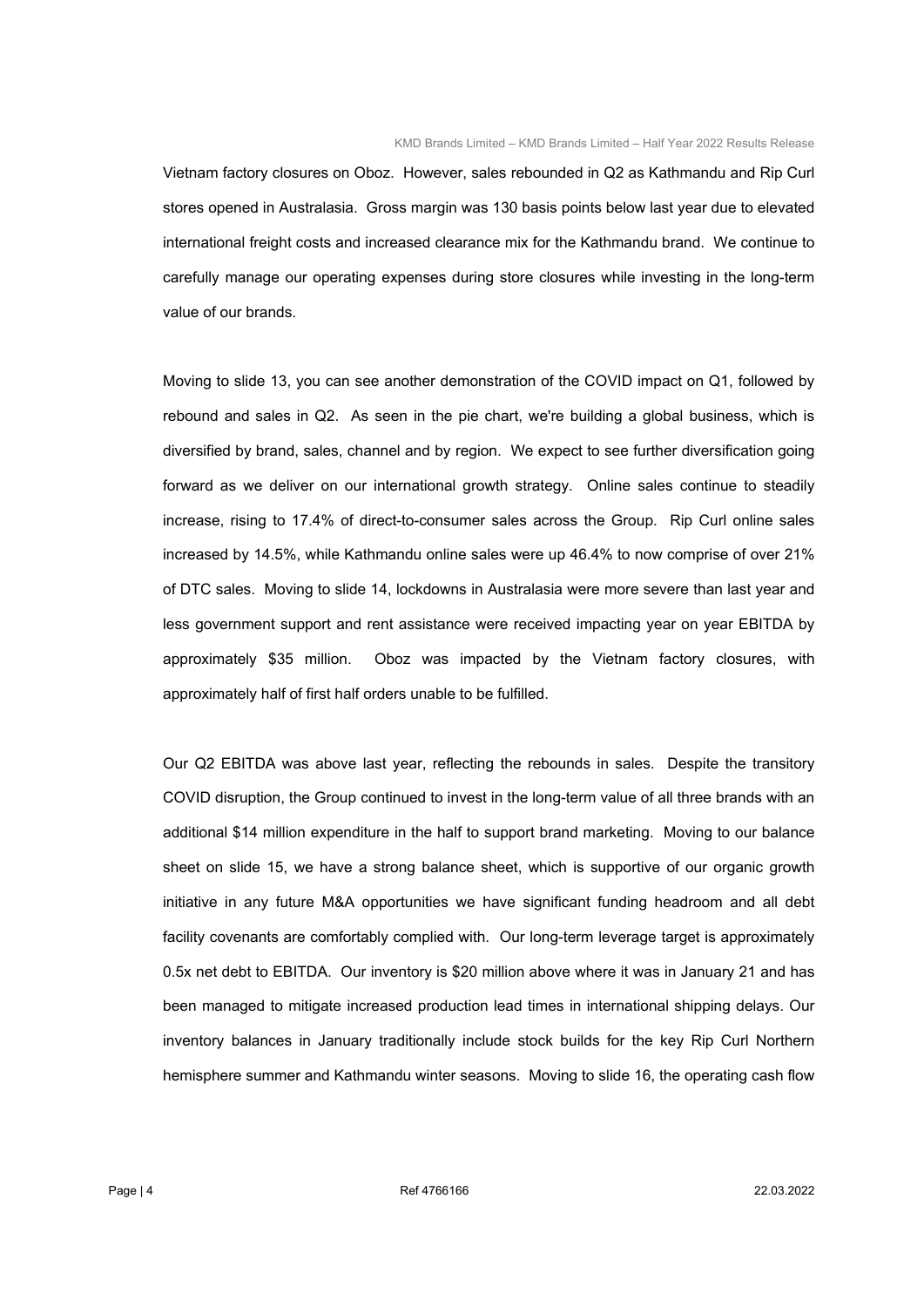outflow was a result of the COVID lockdowns in Q1 and the inventory build to mitigate international supply chain challenges.

 Q2 operating cash flow was strong reflecting the sales rebounds. Non-cash items include depreciation and amortisation of \$15.7 million. The directors declared an interim dividend of \$0.03 cents per share. A 50% increase from the NZ\$0.02 cents per share from last year. Fully franked for Australian shareholders and not imputed for New Zealand shareholders. The record date is 15 June, 2022, and the payment date is 30 June, 2022. I'll now talk through the segment results and performance of each of our brands. Looking at Rip Curl on more detail in slide 18, sales were 2.7% above last year with strong sales growth delivered in the online and wholesale channels, Europe and Hawaii in particular achieved sales growth. While the rest of North America was impacted by wetsuit shortages and port congestion. Australia was impacted by store closures in Q1, however, rebounded in Q2. Direct to consumer same store sales decreased 1.5% overall, but increased 2.1% when adjusted for lockdowns. Q2 same store sales grew 3% and was 20.1% above pre COVID level pleasingly.

 Sales through our online channel as I mentioned previously, grew 14.5% while wholesale sales grew at 16.1% with less COVID interruptions in the selling period compared to last year. Growth margins were impacted by a higher wholesale mix and elevated freight cost internationally. Moving to slide 19, we'll focus on the key Rip Curl brand initiatives. We sponsored the first ever World Surf League finals, which was the most watched day in the history of professional surfing with a record 6.8 million live views and Rip Curl team rider Gabriel Medina won his third world title driving both viewership and Rip Curl's claim on professional surfing in the USA. Rip Curl launched an interactive bikini fit guide, which promotes size inclusivity and offers a new shopping experience for bikinis, both in store and online. Saltwater culture is a move into the environmentally friendly production of quality surf products. We have a preferred fiber list driving sustainable solutions and collections featuring cotton through the better cotton initiative, recycled synthetics, FSC-accredited viscose and Bloom biobased EVA foam.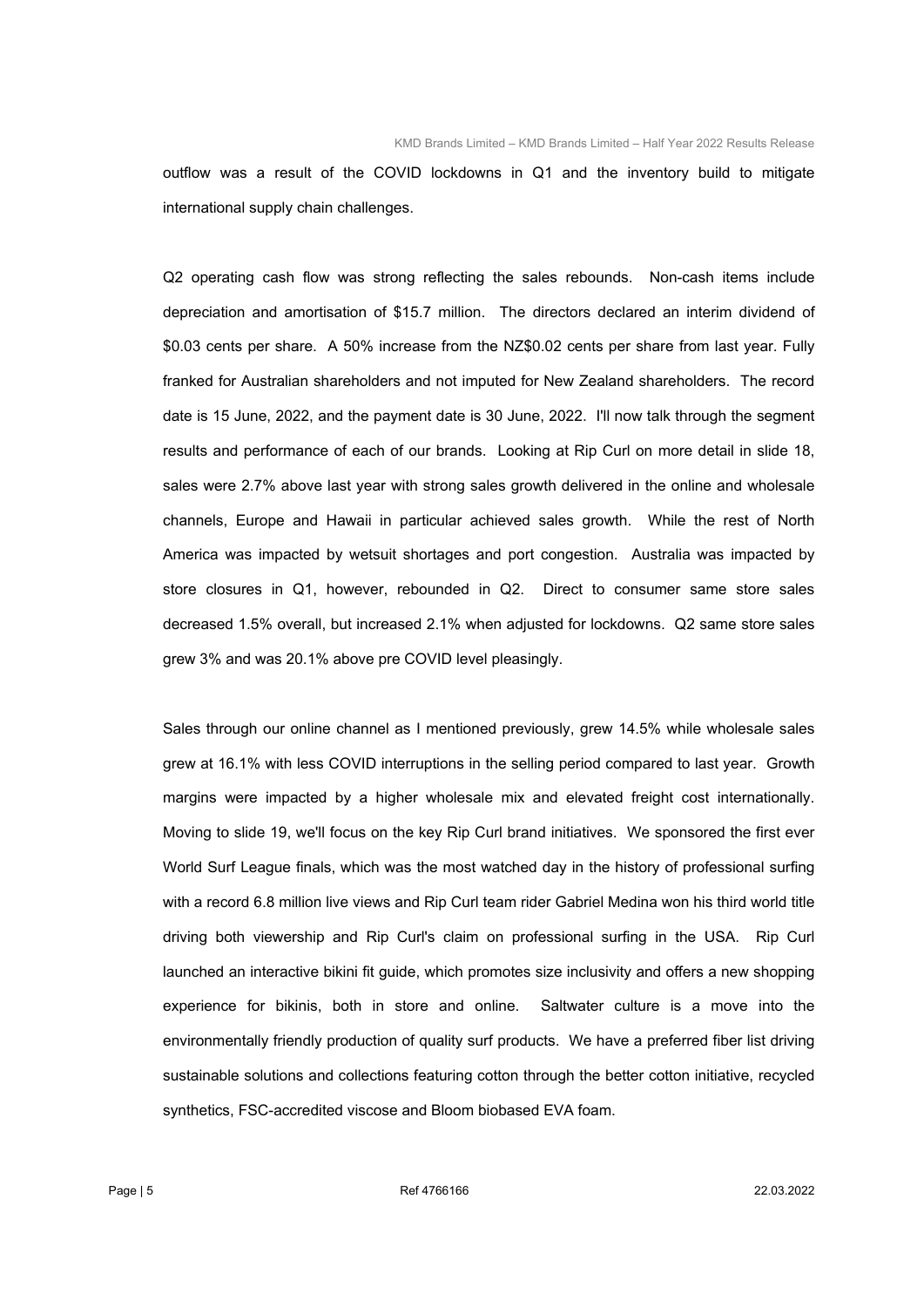Moving on to **slide 21** for Kathmandu showing the P&L for the first half. COVID lockdowns and travel restrictions impacted Kathmandu financials with total sales 0.8% below last year. In Australia sales of 4.3% above last year at constant exchange rates with over 5,000 lost trading days in the first half compared to 2,300 lost days last year in that first half. In New Zealand total sales were 4% below last year with nearly 2,000 lost trading days in the first half compared to only 266 lost days last half year. First half same store sales increased 15.9% when adjusted for lockdowns and 3% overall. There was a strong Q2 rebound with same store sales growth of over 15% following lockdowns. However, same store sales remained 21% below pre COVID levels due to continued restrictions in international travel, tourism and subdued CBD locations. Online sales grew 46.4% as mentioned earlier to 21% of DTC sales. Gross margin was impacted with an elevated mix of clearance, negative hedging impacts, as well as international freight costs. However, second half gross margins are expected to be above last year based on promotional plans, with higher international freight costs offset by the impacts of beneficial hedging we're currently experiencing. Our operating expenses were carefully controlled through lockdowns. Well, again, we continue to invest in the long-term brand growth. Our brand momentum is building due to our renewed focus on marketing and products.

 Turning to slide 22. We have strong brand awareness with Kathmandu leading its category in Australia and New Zealand. We are leading the market for top-of-mind awareness, consideration, brand desire and digital visitation. Our customer base is active and highly engaged with a net promoter score of 76 with 2 million active Summit Club members. We continue to invest in long-term brand equity through our summer campaign, which has built an 'all season' perception, with increased consideration for summer contributing to building brand desire. We're driving key brand differentiators, especially amongst millennial consumers with significant digital impressions across Australia and New Zealand, and strongly positive social sentiment across paid and organic channels. We are focusing on having a year-round relevance with successful new summer specific product franchises launched and building on continued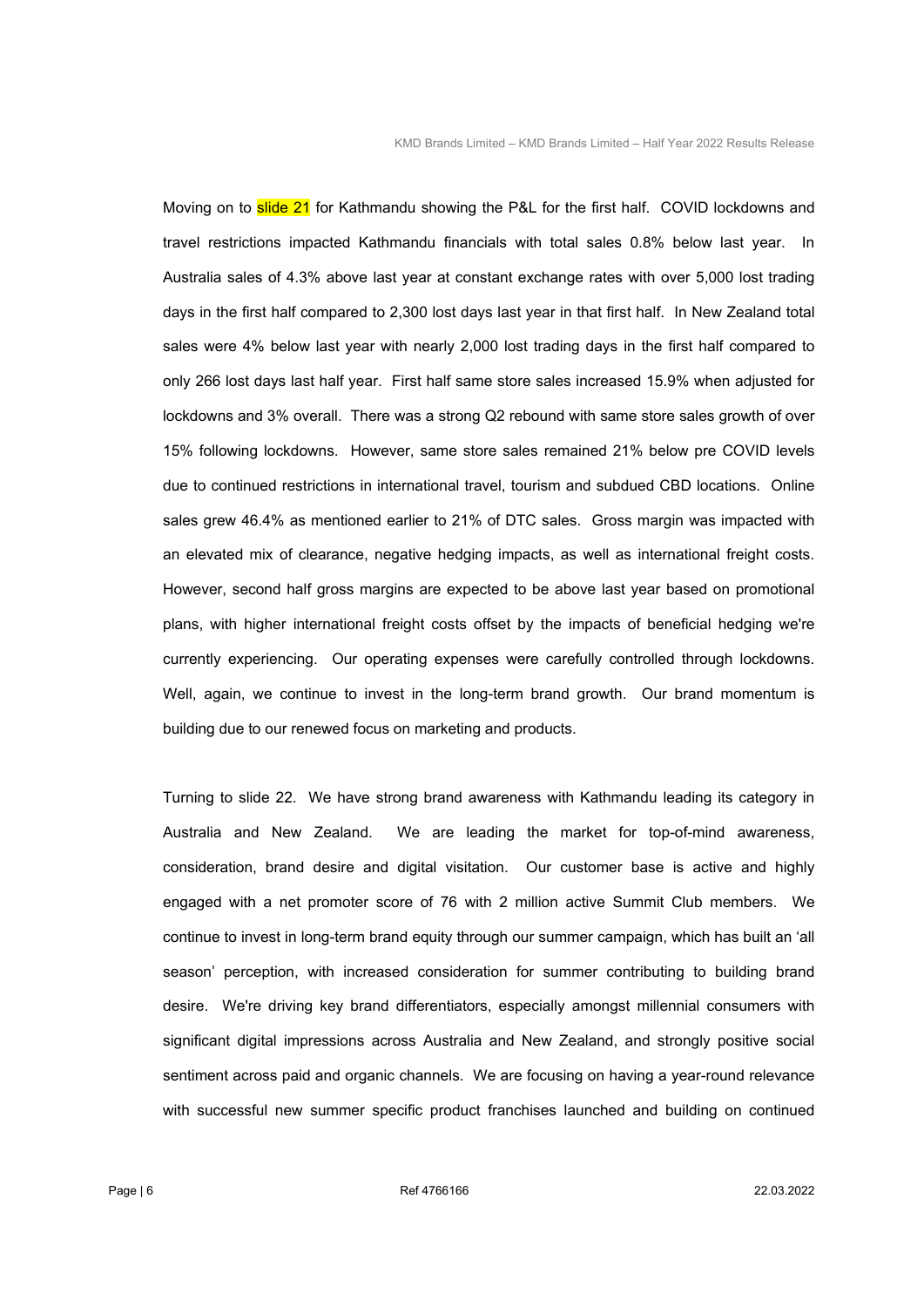momentum in the camp category. This autumn and winter, we have launched a new ANY-time sweats franchise and we will continue to extend our Heli anoraks, and COZY-fleece franchises.

 We're continuing to lead the industry in groundbreaking sustainability innovations with Bio Down, launching in winter 22. Winning the prestigious Outdoor Retailer Innovation Awards in January, a fantastic achievement. Moving to slide 24 on Oboz's first half performance, wholesale and online sales were heavily impacted by the three-month closure of factories in Vietnam compounded by international freight delays. Approximately half of first half FY22 orders were unable to be fulfilled and gross margin were slightly eroded due to international freight costs, which average more than 300% higher over historical average. Operating expenses have been carefully managed in this period while we continue to make investments again to support brand momentum and that remains strong as demand outstrip supply due to the increased consumer focus on outdoor experiences. Pleasingly forward orders into FY23 support our medium-term revenue growth targets and initial online performances indicate there are strong growth opportunity available. I'll now hand back to Michael to cover our focus for the second half.

Michael Daly: Thanks, Chris. Moving to slide 26, we have a clear set of strategic priorities to focus on in the second half; we will remain focused on building global brands. We plan to open new Rip Curl stores in the key growth markets of North America and Europe. We will launch a new global autumn and winter range for Kathmandu and plan for our USA launch. Oboz Vietnam factories are ramping up production and supply is expected to gradually recover in the second half. And our key Sawtooth X product launch will be in market from April. We will elevate digital through the continued global rollout of our new Group wide loyalty management, customer data, and online trading platforms across all brands. Our club Rip Curl loyalty scheme will launch in Australia in the second half with preregistrations already underway. Kathmandu will be launching online sites in Europe and Canada.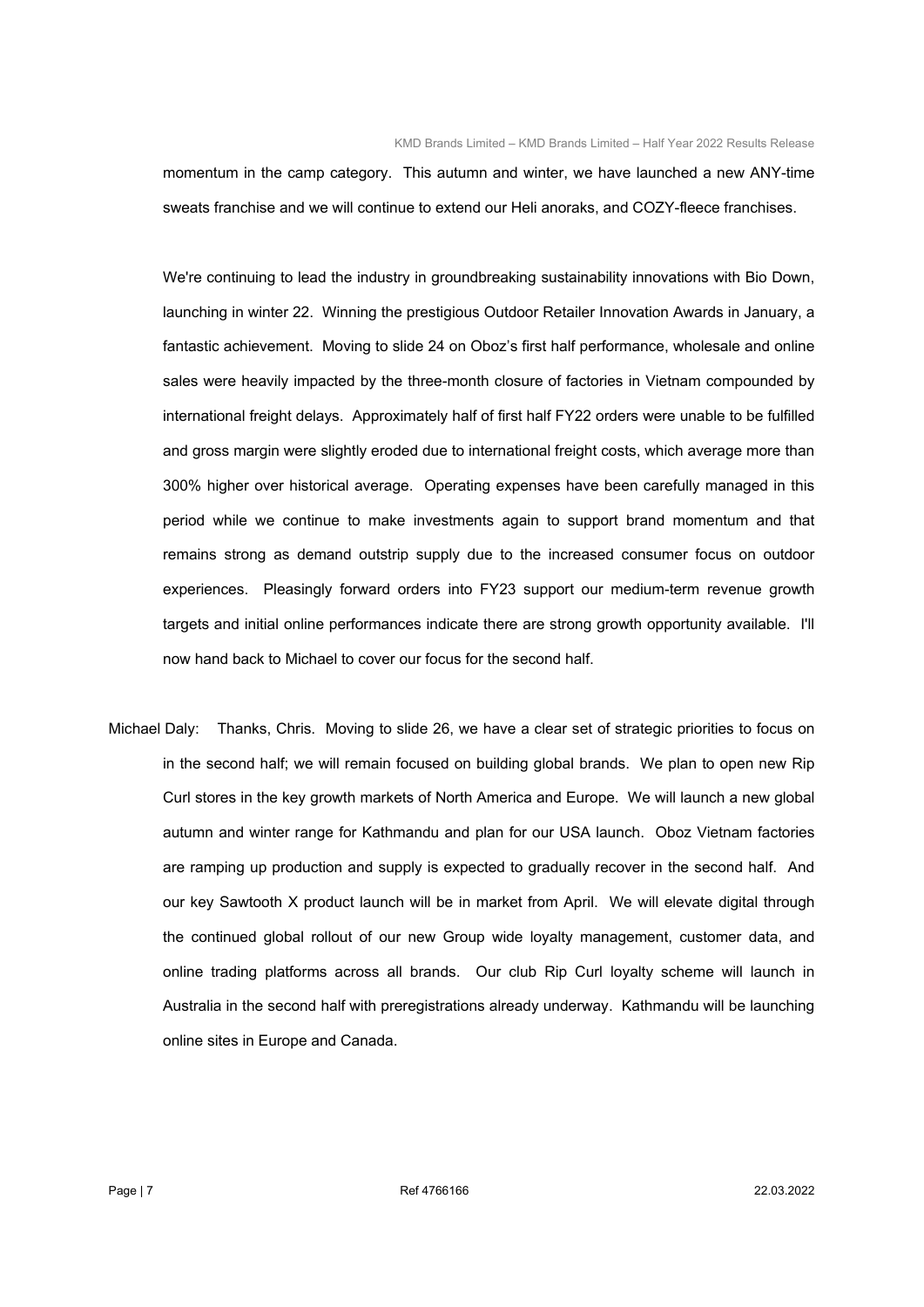And the relaunch of Kathmandu's Summit Club will offer an exciting new value proposition. We will build on the positive momentum of Oboz's recent online launch, which presents a strong growth opportunity. We will leverage operational excellence at the Group level through merging our Canada and UK fulfillment centers across all brands. For Rip Curl we will continue to roll out our Group POS and ERP systems enabling Rip Curl to leverage unified commerce opportunities. Kathmandu will leverage enhanced functionality of new merchandising allocations and replenishment software. Lastly, we will continue to lead in ESG in the second half as we finalize our Group ESG strategy for communication in October with science-based targets set. We are - progressing towards B-Corp accreditation for both Rip Curl and Oboz and our new Kathmandu Bio Down product, which won the Outdoor Retailer Innovations Award will launch in the second half of FY22. Turning to slide 27 and updating on our brands.

 The Rip Curl wholesale order book remains strongly above pre COVID levels and Kathmandu enters the traditionally strong upcoming winter season well prepared. Oboz factories in Vietnam are now ramping up production following the end of COVID related shutdowns. In terms of the outlook, second half gross margins are currently expected to be in line with last year based on our promotional plans and expectations of international freight costs and currency impacts. COVID continues to cause ongoing disruption to our consumers and employees, especially in the current New Zealand Omicron outbreak. Some of our supply challenges are beginning to ease while forward demand for our products remained at record levels. The second half is traditionally the strongest cash generating period, and we remain well capitalised as we invest in the longterm international expansion of our global house of brands. This now concludes the formal part of today's presentation. I want to thank you all for taking the time to join us on this call and I'd now like to open it up for questions.

Operator: Thank you. Ladies and gentlemen, if you'd like to ask a question, you may do so by pressing star one on your telephone keypad, star one for questions, please make sure the mute function on your phone is turned off so the signal can be read by our equipment. Star one for

Page | 8  $22.03.2022$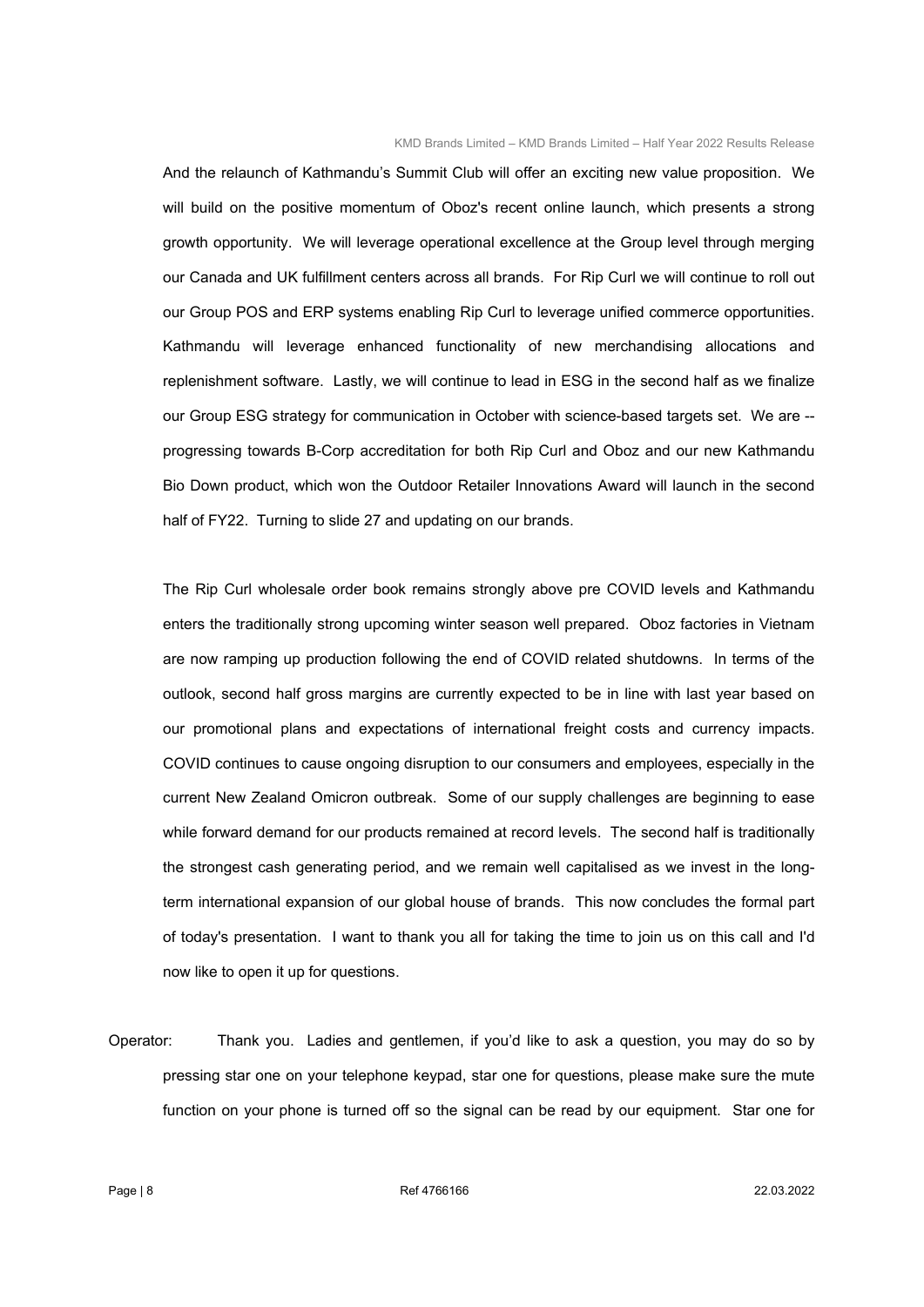questions or comments. We'll pause a moment to assemble our phone queue. We'll take our first question from Andrew Steele with Jarden. Please go ahead.

Andrew Steele: Good morning, guys. The first one for me is on brand investment. You've highlighted in the outlook statement that you'll continue to invest in building brands in second half. Is that incremental brand investment beyond what you highlighted in the trading update of the \$14 million and I guess how should we think about in aggregate, that sort of annualised incremental brand investment on an annualised basis?

Chris Kinraid: Yeah, Andrew.

Michael Daly: Yeah. Thanks, Andrew.

- Chris Kinraid: I'm going to grab that one. Yeah, I'll just touch on the just in terms of the dollar investment, it was more weighted towards the first half, so the second half incremental will be significantly lower from, in terms of that investment. So, I wouldn't annualise that number if you're thinking of doing that, Michael, you want to go.
- Michael Daly: I was just I was going to say much the same. I think what you'll see the first half really, I guess, returned our marketing spend to, I guess, more traditional levels noting that the first half of last year was quite muted in terms of spend, just because of the uncertainties, but coming into this first half that we just closed, we felt it really important to return our marketing investment to more traditional levels. And indeed, probably a little bit higher than we normally would, knowing that we had sort of lockdowns, but we felt that we wanted to be well positioned for reopening. So, in terms of moving forward, I would see our overall marketing spend as the percentage of sales come down from what we're seeing in that first half of this financial year.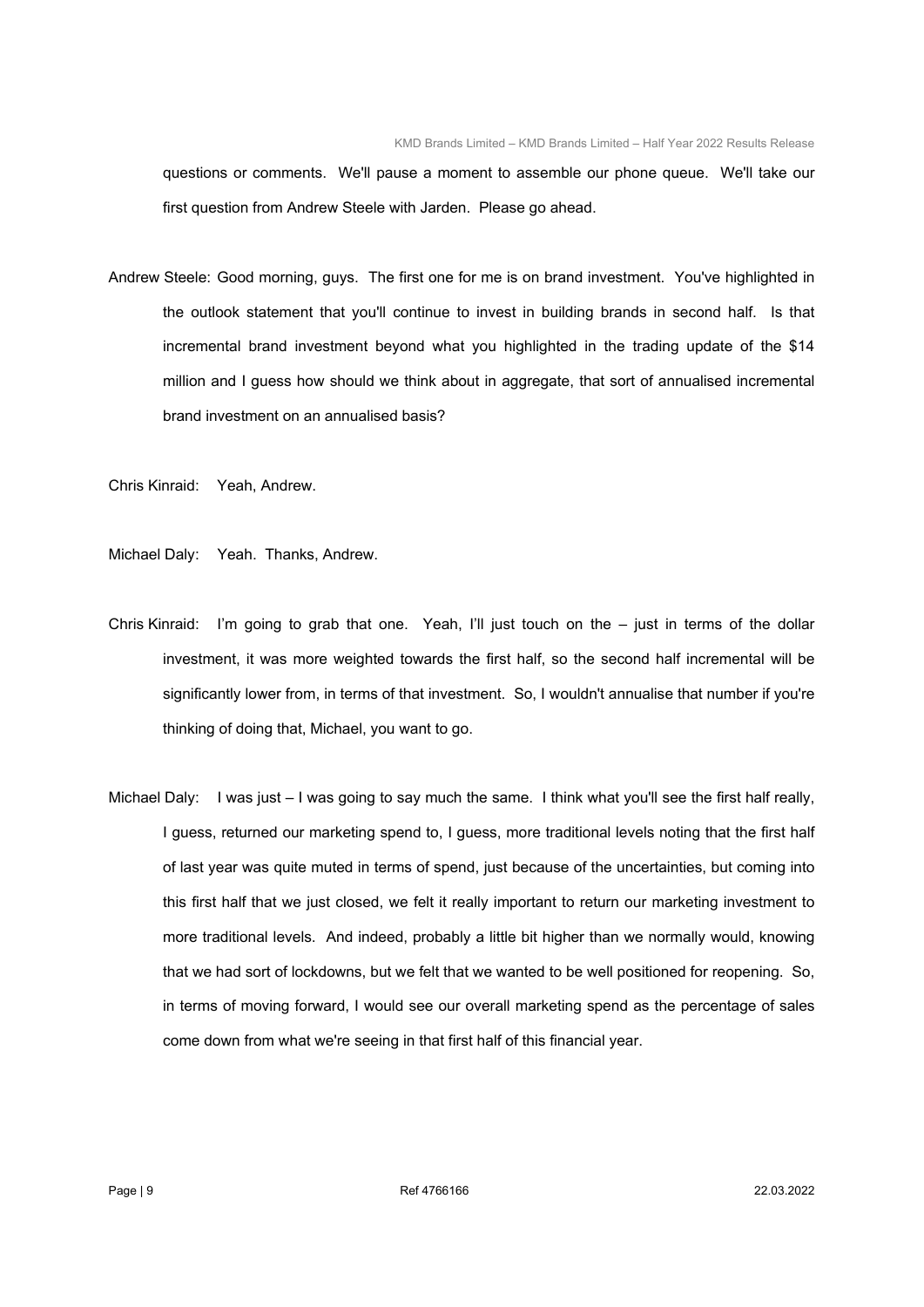- Andrew Steele: Thank you. And just to clarify, you highlight it coming down. What how do you think internally about what a normalised level of marketing as a percentage of sales might look like?
- Michael Daly: I look it's a detailed conversation because obviously you need to look at each market and if you're launching into new markets, you're obviously spending marketing before you're actually even got new sales. So, it does vary depending on where the brand is at and what jurisdiction, but more generally, I would say, you know, I would think most brands, including our brands would be looking to spend anywhere between 5 to 7% of sales on marketing. And depending on where we sit on that scale, it depends on ultimately where each brand is at and where we're at in terms of geographical expansion, in markets where we're new, we're going to be spending a lot higher than that. And in more established markets we'll spend lower, but I would say on average, you know, in a range of 5 to 7%.
- Andrew Steele: That's clear, thank you. In terms of growth margins, you've highlighted a flat growth margin or flat year on year margin outlook for the remainder of the year, I guess, given the lag effect that you see from input costs and rising manufacturing costs, you know, how should we think about the direction of growth margins into FY23, I guess, taking into account your forward hedging book as well?
- Michael Daly: Yeah, I'll take that. Look, obviously, all companies are facing margin pressure at the moment and we are certainly not immune from some of those pressures, whether they be freight or input costs. I guess going against that and in our favor is more favorable, hedge positions that we have for this upcoming six months compared to previous periods, as well as a change in the mix of our business. Obviously the more that our business distorts towards direct to consumer, it is higher margins. So, look on balance, we feel relatively comfortable in terms of the second half, as far as margins as we've communicated. As we move into FY23, like everyone we're concerned about where inflation is at and where cost inputs may go. But at the same time, you know, we believe with our, you know, technical innovation base, we have got the potential to raise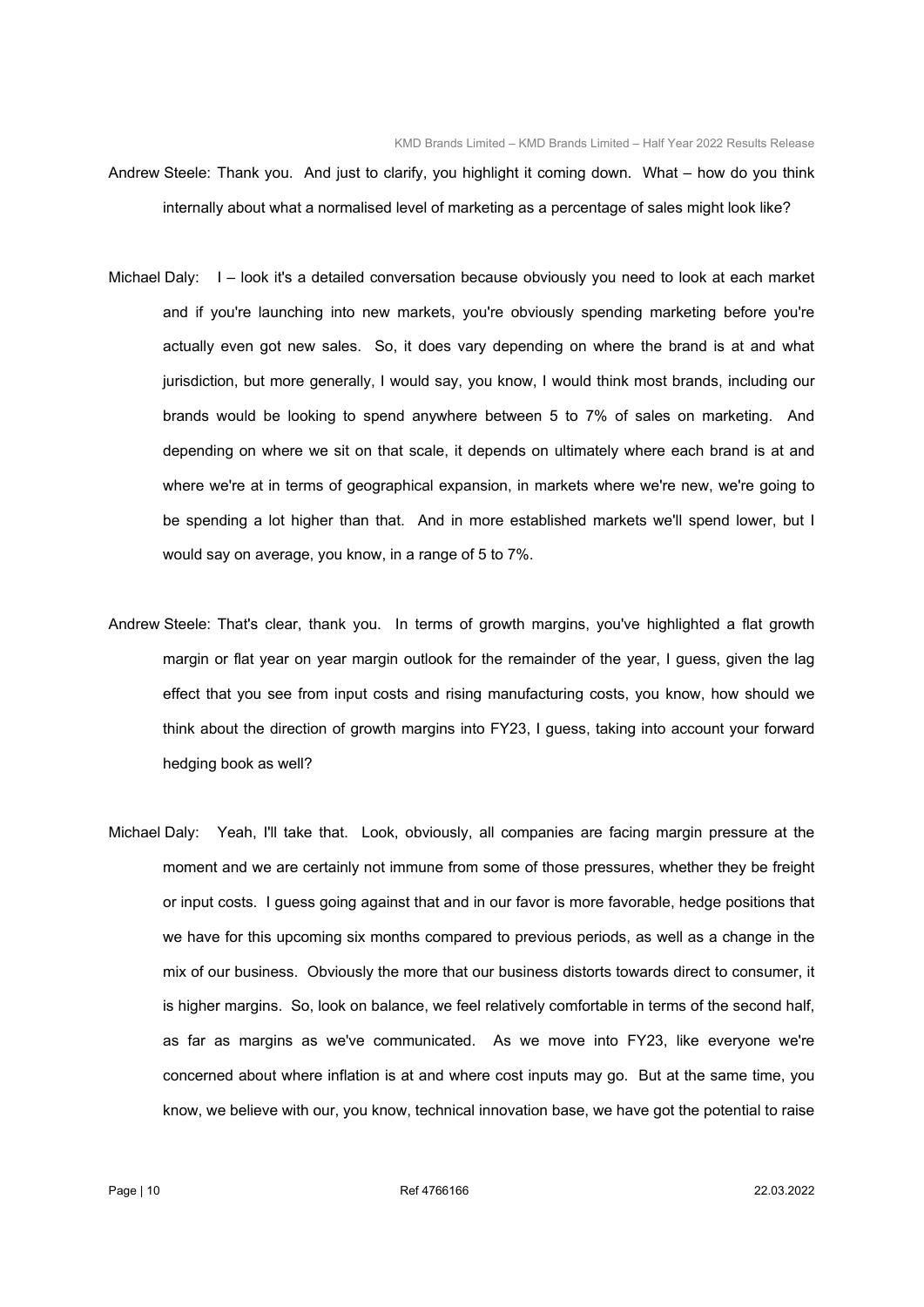prices where we need to, and certainly we've already done that from a Rip Curl and Oboz perspective with our wholesale prices in the last season or two.

 And so, we'll maintain that flexibility, increase prices if we need to and we'll just assess that. So look to summarize, you know, we're reasonably comfortable in the second half of this year, in terms of margins moving into FY23, we certainly have concerns depending on where input costs and freight goes, but that said, we are reasonably confident that with the technical nature of our brands, we've got the ability to move prices should we need to, and we certainly have done that in the past and, you know, we reserve the right, I guess, to do that in the future if we need to, to protect those margins.

- Andrew Steele: Great. Thank you. In terms of working capital, its clearly been a reasonably large outflow in this half, vs BCP, you know, and you've explained that well in terms of the underlying drivers or that, you know, how should we think about those underlying working capital dynamics through the remainder of the year? Should we expect some unwind? And do you think you could get close to a net cash balance by the end of the year? Or is that more looking like, it'll be 1H 23.
- Michael Daly: Yeah. I'll start and I'll let Chris finish, but in terms of our working capital cycle, I'd just flag nervousness, if anyone's trying to compare us to other sort of Australian, New Zealand retailers, I say that because of our weighting of our Northern Hemisphere business, as well as our weighting towards the winter in the Southern Hemisphere, we tend to run a little bit higher on our inventory levels as we enter this sort of January, February, period. Our peak and working capital for inventory in particular is quite high in March, just because we've got all those deliveries coming into the Northern Hemisphere for the Northern Hemisphere summer, which is a big part of the Rip Curl business, and certainly a huge part of the Oboz business. But also, on top of that, we've got the products coming in for the Kathmandu winter peak period for the Southern Hemisphere in Australia and New Zealand. So, we do run a little bit higher than other, I guess, retailers in Australia, New Zealand based businesses. So, I just flagged that from the outset, but that said,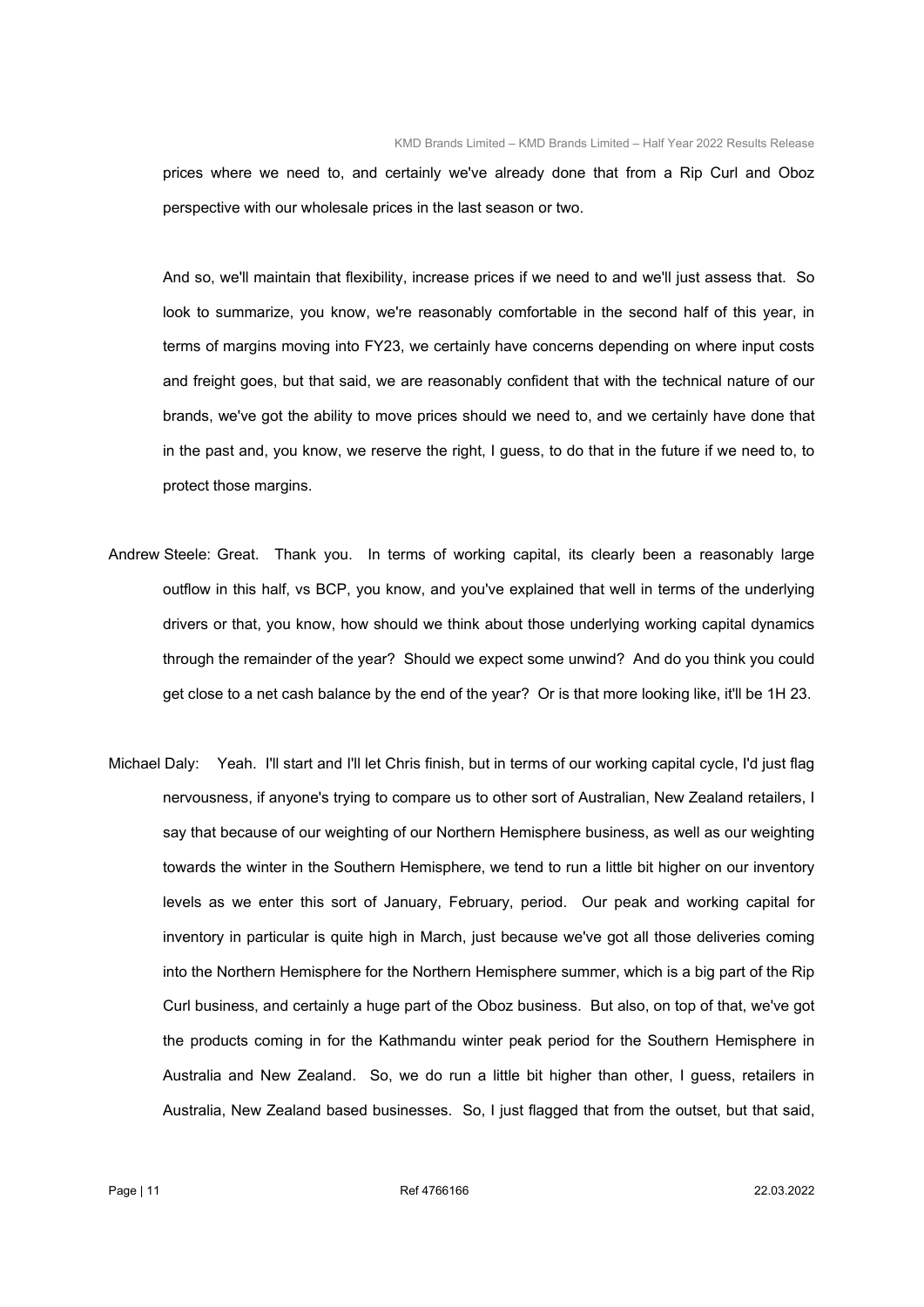yeah, certainly we would normally see a rundown from what is somewhat of a high period for us around sort of January, February, and that will run down through to the end of financial year certainly. Chris, do you want to comment on terms of the cash position?

- Chris Kinraid: Yeah. That, yeah, and that's correct. Michael, July's always traditionally low, a low point for the working capital cycle. So, we expect some unwind in that number, and in terms of the cash position, we expect it to, you know, significantly improve on the current position. And we expect to be a low, probably a low net debt number.
- Andrew Steele: Great. Thank you. And just one last question from me, can you comment at all on your trading in the second half period today?
- Michael Daly: Take Andrew taking a line through our same first half of last year. You know, we haven't given any specific update. And we do that because February for us is not a particularly meaningful month or indicative of where we're at. Indeed, I think it's our lowest month of sales of the year. So, we didn't want to give any misreads in terms of our trends. But certainly, what I would say is that the overall trends that we've seen in February is pretty consistent with what we saw in part of that first half, Rip Curl sales continued to be on the positive, Kathmandu really on the back of sort of New Zealand Omicron just a little bit soft at this point in time. But as I said, they're very small numbers through February and early March. So, it's not nothing that we're worried about.

Andrew Steele: That's great, that's all from me. Thank you, guys.

Michael Daly: Thanks, Andrew.

Operator: Star one for questions. We'll take our next question from Marni Lysaght with Macquarie. Please go ahead.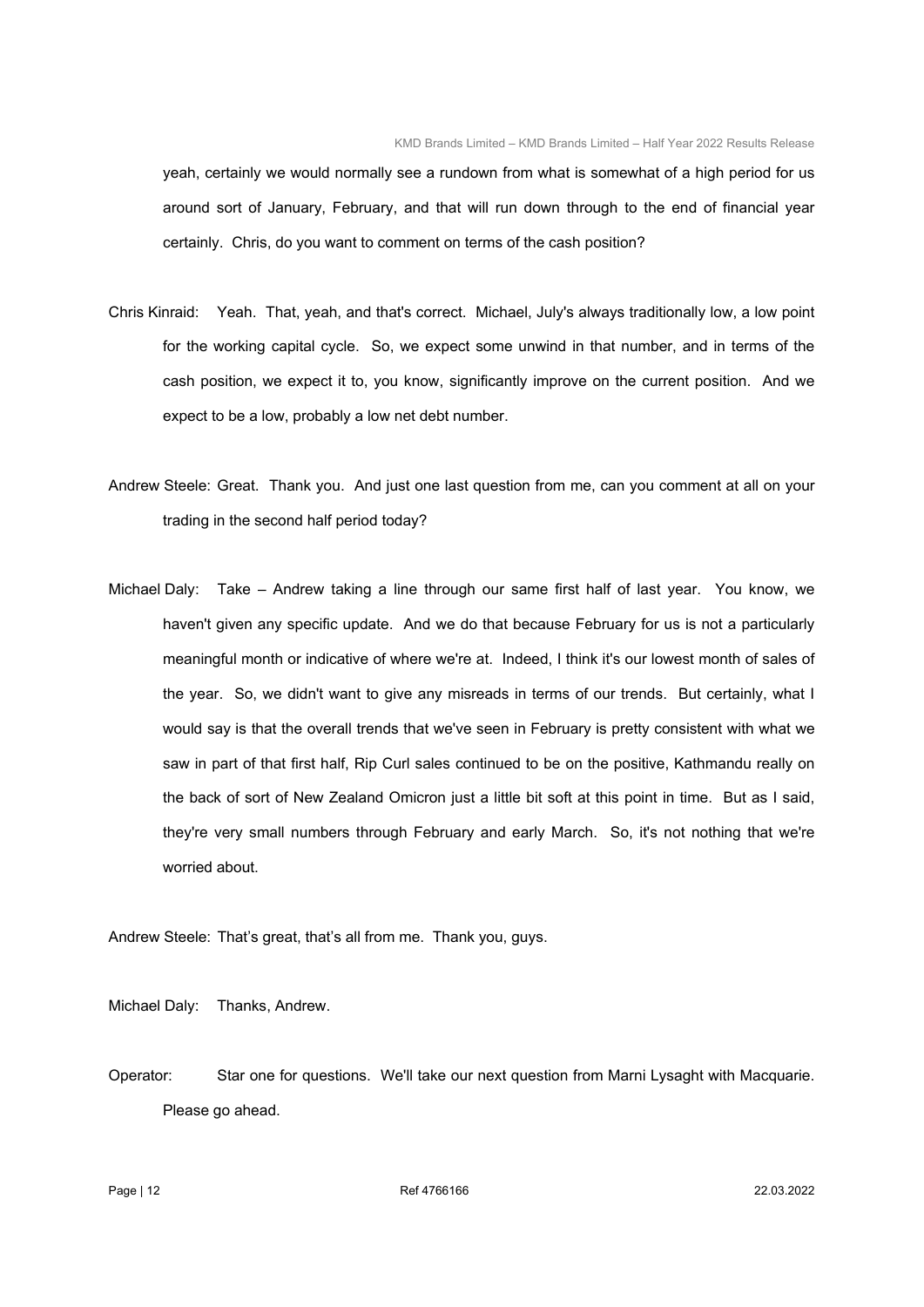- Marni: Good morning, Michael and Chris, I just wanted to touch base, get a sense of, I guess, inventory. So, the inventory built up about \$20 million from last January. I can also see the net change in networking capital is about 50 in the half. So how do we think about, I guess, how you are planning stock levels the next six to 12 months. Do you feel like there's a need to invest a little bit more heavily just given that the – there's ongoing challenges and yet you have been impacted, particularly in Oboz?
- Michael Daly: Yeah, there there's a few elements there. Just quickly on the broader working capital. I think you recall, 12 months ago, Marni, we flagged that with the return of more normal wholesale shipments in that back half of the calendar year, we would see our trade debtors come up a little bit and that certainly has happened. So that's helping to fuel some of that growth in working capital. And we'd expect that with the increased wholesale business that we've seen, particularly on the Rip Curl side Outside of that, in terms of inventory, yeah, there's a bit of a mix there with the inventory. There's no doubt that, on the back of those unexpected lockdowns that we had in Australia and New Zealand, we along with many other companies are holding more inventory than we would normally like at this time of year in terms of clearance inventory, not anything too substantial, but certainly, there's more inventory in that respect, than we would normally like.

 So that's certainly helping to fuel that inventory growth a little bit, but at the same time and probably a bigger impact, like everyone, we're just making sure that we have the inventory we need to hit our numbers. And so, we have strategically brought forward some of our deliveries, particularly for the Southern Hemisphere, just to make sure that we are ready for that peak winter season. So, I would say our growth in inventory is a little bit of a mix of a little bit more inventory than we would like just on the back of those lockdowns, because we obviously bought for our stores that were ultimately closed for a long period of time. So, we're holding a little bit more at the same time we have brought strategically forward some of our buys to make sure we have the inventory just to make sure we don't have huge gaps. And so that's certainly something that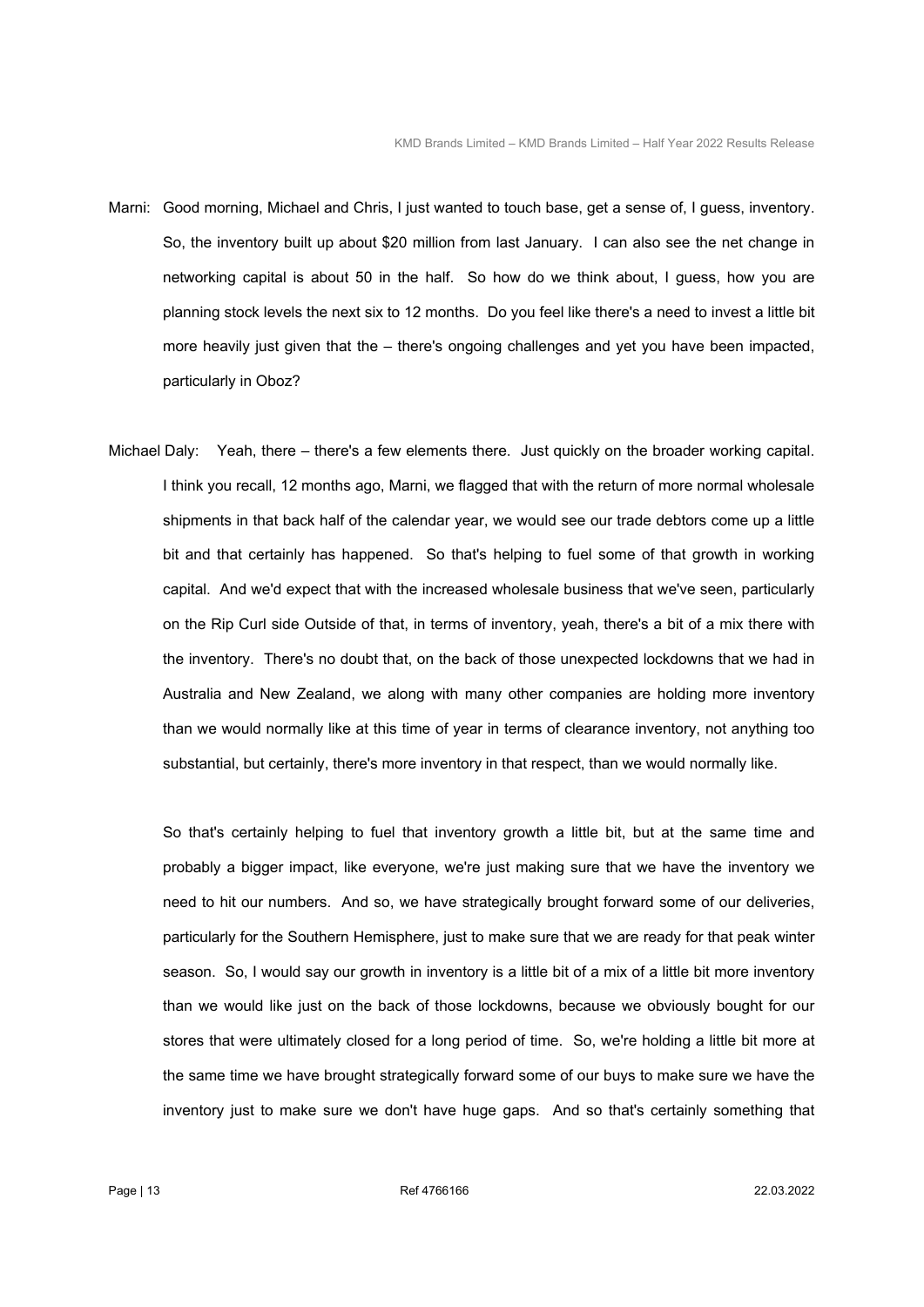we've done. And also, there's also an element of there on the back of, wholesale growth orders, particularly for Rip Curl that obviously, the higher of wholesale orders you got, the more inventory you have to bring in. So, just to help fuel that growth. So, there's a few different parts in there, but certainly it is all adding to that inventory balance at the end of the first half.

Marni: Okay. That's clear.

- Chris Kinraid: I wouldn't expect that to, sorry, Marni. And it's not expected to grow beyond, beyond the current point as well. So, it's, you know, we're saying it's kind of at that peak. And as supply chain challenges ease, I expect, as I said earlier, to normalize there.
- Marni: Okay. Because I can see there's a \$33 million built in this half from so if I wanted to partition that, like, or if the market wants to partition that, could you say like immaterial part would be this clearance inventory, then bulk would be Rip Curl with wetsuits, et cetera. And then the balance would be Kathmandu winter stock.
- Chris Kinraid: I mean, it's relatively oh, sorry, Michael, you go ahead.

Michael Daly: Oh, I was going to say, I was going to actually hand it to you, Chris.

Chris Kinraid: Okay. That's right. I mean, it's relatively evenly split between brands, and as Michael said clearances are a significant portion of that. So, that's all we would probably say on that.

Marni: So, clearing –

Michael Daly: I think – yeah. And if you fast track another 12 months, Marni, certainly I would expect that our inventory levels at this point in time next year will come down a little bit because hopefully with supply chain challenges easing, we want to be bringing forward as many of our buys that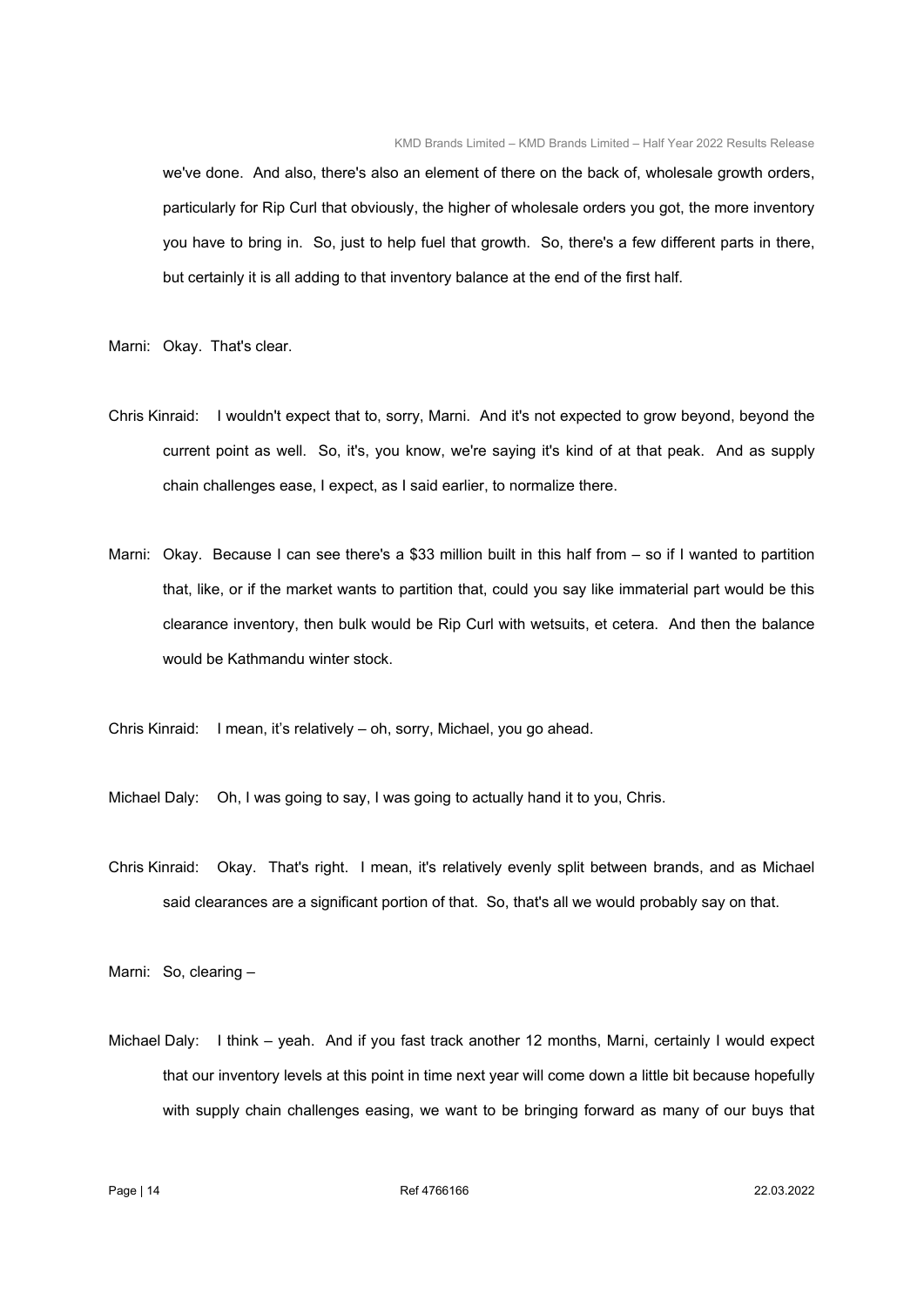said offsetting that we'll have a lot more Oboz inventory this time next year I imagine. So, but to Chris's point, I think we're pretty much at a peak here. I wouldn't see any growth from here and indeed, if anything, there might be a net decline.

- Marni: okay. That's clear. And just to make it clear, the line was a bit muted. This, the clearance is not a significant part of the balance or the buildup?
- Chris Kinraid: No, not in total, no.
- Marni: Yep. Awesome. Awesome. Moving on just another question. I know that I can hear I can see that you've got obviously Oboz is resuming production, but I recall maybe it was at the time of the AGM, you may have flagged some plans to increase capacity in Indonesia for Rip Curl. Is that still going ahead?
- Michael Daly: For if you're talking Oboz, we have added a third factory. Yes. So historically we've had two key suppliers, we've added a third. And so that is certainly helping to open more capacity for the Oboz brand. Not only to overcome our short-term inventory challenges, but certainly to help fuel longer term capacity and that new supplier has capabilities to produce in a number of countries. So that gives us some flexibility because up until now for Oboz, we've been restricted to Vietnam as a country of origin. So that certainly gives us some flexibility. Yeah. So that's with respect to Oboz. I'm not – what was the question with respect to Rip Curl?
- Marni: Rip Curl, I just remember, obviously, wetsuits is like just you've experienced unprecedented demand for wetsuits and I recall you advising you have plans to increase capacity at the wetsuit factory in Indonesia. Is that still going ahead or is it being like delayed by because of COVID?
- Michael Daly: No, the, yeah, the wetsuit factory is in Thailand. So, yeah, Thailand, is where the Rip Curl, facility is. Yes, we are in advanced, I guess internal discussions and external discussions to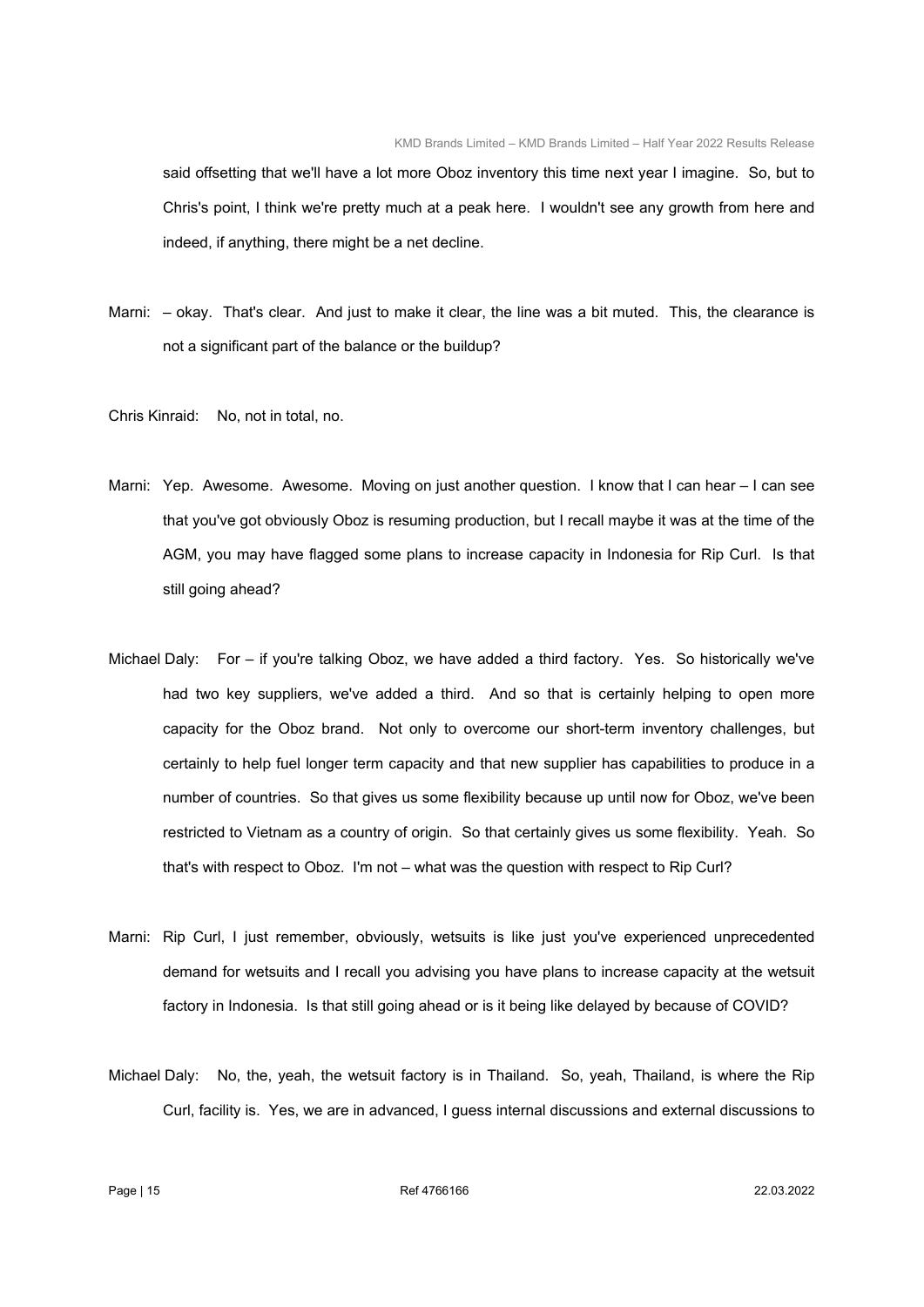adding extra capacity, whether we do that with external partners or with our own facility, we're still working through those different options. But that said, even if we added the capacity at the moment, Marni, unfortunately the challenge is more around the raw materials. So, it's the more short-term issue is getting access to the raw materials as opposed to the actual physical capacity of the manufacturing line. So, we've got a little bit of time on the manufacturing line, so we're making sure we go through the various options and we consider all our options before we commit. And really at this point in time, the main focus is scrambling with our broader suppliers to secure as much raw materials as we can to make as many wetsuits as we can. But the raw material imports is the big issue for wetsuit supply at the moment.

Marni: Okay. Okay. Just as I guess, the availability, of those raw materials.

Michael Daly: Yeah. That's the challenge. Ultimately, our factory, our own factory at the moment in Thailand is not operating at full capacity purely just because it can't get enough materials to maintain efficiencies unfortunately.

Marni: Excellent. Those are all the questions I have. I'll jump back to the queue.

Chris Kinraid: Thanks, Marni.

Michael Daly: Thanks, Marni.

Operator: We'll take our next question from Mark Wade with CLSA, please go ahead.

Mark Wade: Good morning, Chris, Michael, just a question on the wholesale orders and how that whole channel is going. I look at the, there's a really helpful chart in the pack, which sets out the number of doors that you're in. And overall, there's a big increase which has come out of Rip Curl from roughly, 5,950 up to about 6,650 doors. That's great. The other two brands are going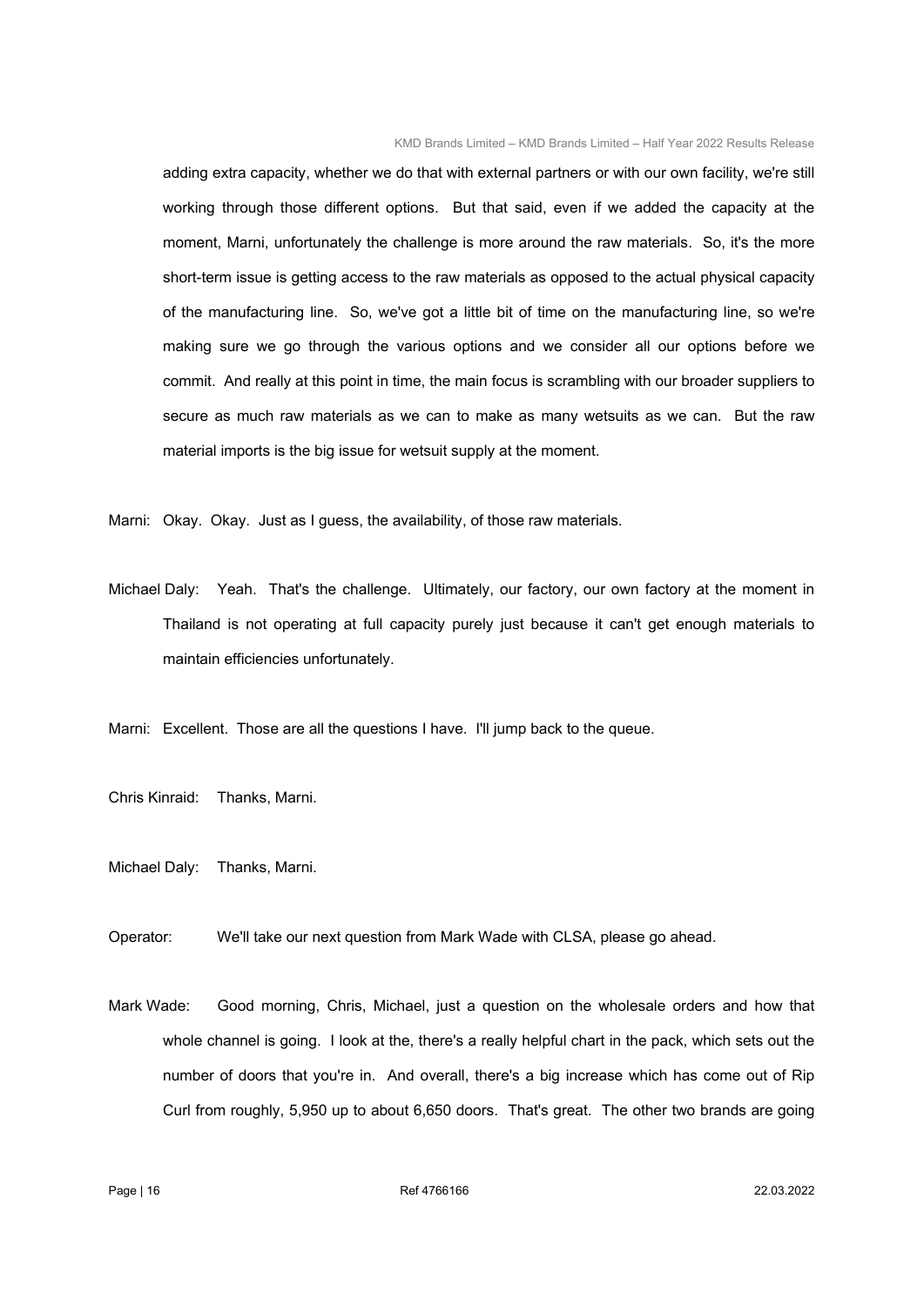backwards slightly in Kathmandu and Oboz so can you talk us through how those, yeah, what's really driving that big increase in Rip Curl and yet Oboz and Kathmandu have been a little bit sluggish on the wholesale channel to date?

Michael Daly: Yeah, I look in terms of, I'm sure you can appreciate keeping a track of exactly how many doors and customers we are in around the world is not the easiest thing to do. It sounds easy, but it's actually quite challenging because obviously you've got to keep a track of what all your customers are doing, what doors have got open. And obviously in these times, it's quite challenging to keep a track of. Look at what I would say overall is, in terms of the Kathmandu numbers, the wholesale component is so small, so it's not worth talking about obviously the – at the moment the Kathmandu business is predominantly a direct-to-consumer business. So, from that point of view, I'd put that to the side. In terms of Oboz, I would think that any decline is purely just short term, the fundamentals of that brand and the fundamentals of demand for that brand are as strong as ever.

 So, there might be just some timing issues or maybe there's some temporary store closures on the back of COVID or something that I'm not aware of. But I would say overall in terms of Oboz and Rip Curl, if we look at our customer base, if we look at our wholesale orders, all our trends are quite positive in that respect. In terms of Kathmandu, it's just too early, because the wholesale business is such a small component. That'll become increasingly relevant as we just start to ship those for winter orders in sort of August of this year. But until then, I wouldn't use wholesale doors for Kathmandu as an indicator.

Mark Wade: And in the Rip Curl, you – looks like you've had good –

Michael Daly: Yeah. Rip Curl. Yeah, look. Yeah. I think across the board and across most of our regions, we've certainly seen a new business drive. I know internally the team has been working on a new business drive for the last 12 to 18 months and that has been quite successful. In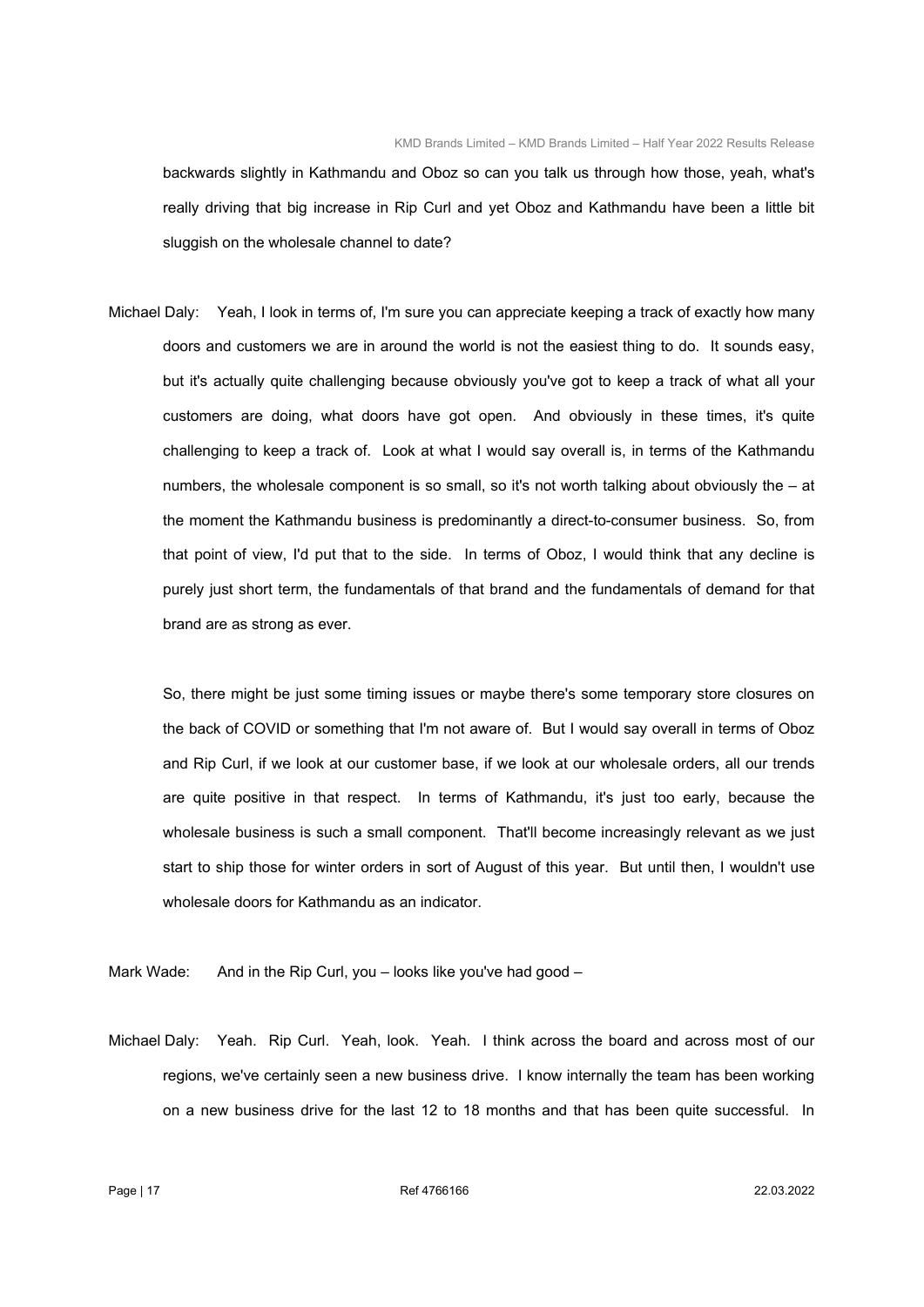terms of adding new distribution for wholesale in most of our markets, indeed. I think all of our markets are showing net growth in doorways. We're quite picky still on distribution. We don't typically open up to anyone. Of course, if we decided to do that, we could probably blow those numbers out significantly, but we choose quality distribution and that's where the focus is, but certainly very pleased to report that we have added new distribution and that's coming out of the demand for the products. So, which is great news.

Mark Wade: – yeah, no, that's a really pleasing and you obviously you've got a new chief in charge of this, so it's seems like it's going in the right direction, which is good,

Michael Daly: Absolutely

- Mark wade: Last thing on the, yeah. And on the Kathmandu brand the Summit Club rebranding that's ahead. What do you hope to achieve there? I mean, outwardly we – you know, it looks like numbers of the member numbers have kind of been stagnant for a number of years and then fallen off there slightly with the store closure hasn't – which has been hard to get new members I take it. But yeah, in this time in year, in years' time from now, I mean, what might that the potential be with that Summit Club is traditionally has been a really strong correlation with any those numbers in future sales. So yeah. What do you hope to achieve?
- Michael Daly: Yeah, I think what we hope to achieve is some excitement to be honest, what we're keen to – you know, I think that scheme has been in place, the loyalty scheme has been in place for a long time. It has been largely driven around discounts and we feel that, you know, the broader experience for consumers with loyalty has gone over and above just discounts now, whether it's exclusive access to products, whether it's exclusive events, whether it's points and loyalty rewards or other mechanisms that we are seeing across the board, not only in apparel, but certainly across broader, consumer engagement from insurance companies to airlines and so forth. So, I think certainly the way we look at it is that that scheme needs to evolve and create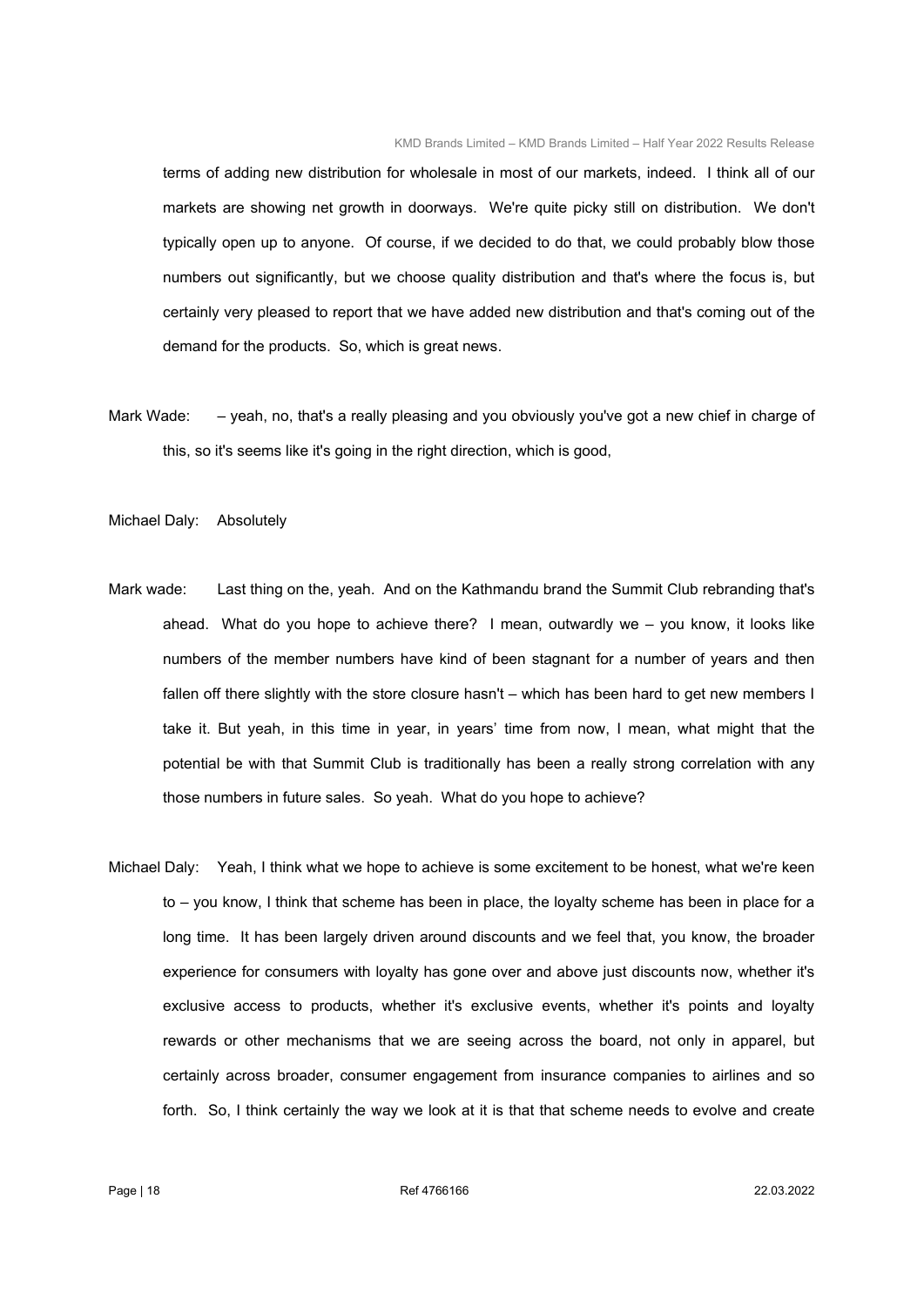some new excitement to take it to the next layer, I guess, of, or next layer of consumers to have them interested in not only signing up to it, but engaging with Kathmandu brand on an ongoing basis and really the net aim being to drive the frequency of those shoppers up.

 I'm probably more interested in the frequency of our shoppers and our engagement of our shoppers than our overall numbers, because obviously you can have great overall numbers, but if they're only coming back to you once a year, once every two years, it's not particularly great. So, yeah. So, to answer your question, Mark, I'd definitely say what we're aiming for is excitement. You know, we need to relaunch that plan to do a better job to engage with our consumers and get them back more frequently and rely not only on discounts, but rely on our broader suite of measures to engage with that consumer.

- Mark Wade: Yeah, I think I hope, you know, sounds all sounds good. And I think coupled with the we're out there kind of campaign you've already got underway and the new range and colors are up, you know, it's got the makings of a really good turnaround.
- Michael Daly: Yeah. And both the brands both Rip Curl and Kathmandu have been working together on that. And, you know, we're sort of at the pilot stage for Rip Curl. So, we've got the benefit of seeing how it works for Rip Curl, learn, you know, Rip Curl's been able to learn from what's worked well for Kathmandu in the past. And the benefit we'll have now is Rip Curl will go live with its new plan. And then, Kathmandu will be able to see how that goes and then adapt their own plan for their relaunch later this year as well. So, good example of the brands working together to learn from each other.

Mark Wade: All right. Thanks for the insights.

Operator: We'll take our next question from Bianca Fledderus with UBS. Please go ahead.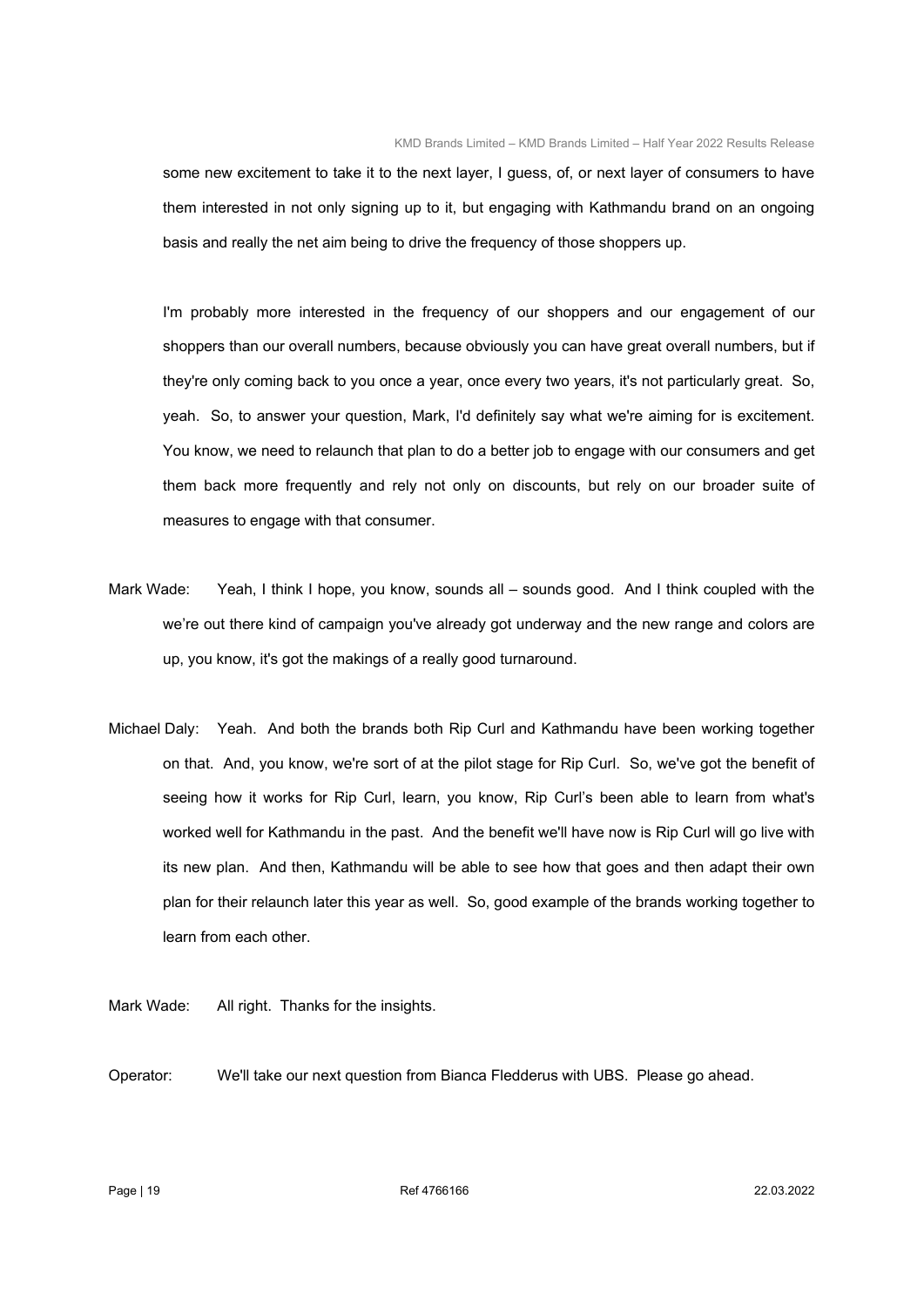- Bianca: Good morning, Chris and Michael. So, first question from me is on the Kathmandu brand and the ANZ border reopening. And so, I guess you mentioned same store sales for that brand still 21% below pre COVID levels. And so, with borders reopening, do you expect any sort of positive impact from that in the second half? Or is it more of an FY23 story? And I guess when are you expecting for same store sales for the Kathmandu brand to recover to pre COVID levels again?
- Michael Daly: Yeah. Thanks Bianca. Look, I I'll start. And then Chris can add anything that he thinks I've missed. Look, I think we are very confident and looking forward to having an uninterrupted winter in the Southern Hemisphere across Australia and New Zealand, you know, obviously the ongoing outbreaks of Omicron in New Zealand and WA are having a short-term impact on footfall. But we certainly would expect that with the flip to cold weather in the coming weeks, and us having the ability to trade unrestricted for really the first time through winter since 2019, it gives the Kathmandu brand great potential to be able to return to those (pre)-COVID levels. And I guess we're excited by that because, you know, not only should we get unrestricted trade, we hope through this winter, which is great, because it's the first time in a couple of years, but secondly, you know, we have really repositioned the brand with some of the marketing to really appeal to that younger consumer.

 And if you've been into some of our stores more recently and you'll notice that even more so as you get to the depths of winter, really bringing some new products, some new colorways, into the range and certainly with the Bio Down jacket, we're really, you know, comfortable that we're well positioned to get that growth. So, we are quite upbeat that we'll see a good winter period for the Kathmandu brand on the back of those things. In terms of the opening of borders and the opening freedom of movement between, you know, Australia and New Zealand, will certainly help that because as you know, we haven't seen that for some time, so hopefully we'll see Australians and Kiwis going between the two countries. I think as far as the overall uplift from international borders, I think that's probably more FY23, you know, as we move into the European and North American winters.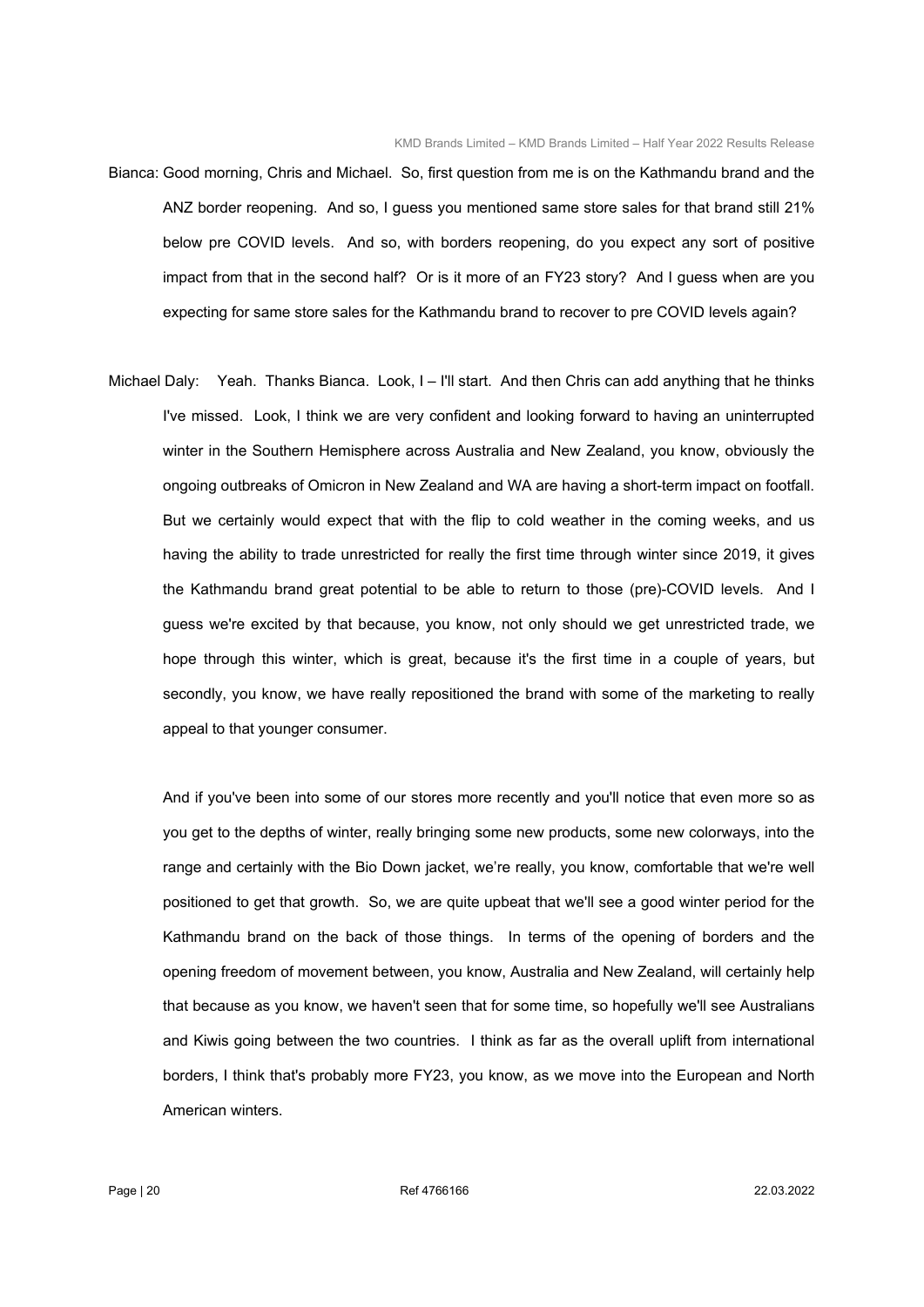And then we, hopefully we start to see New Zealanders and Australians starting to head overseas later this year, you know, sort of Christmas period and with that return in our volume of business appealing to that traveling Southern hemisphere consumer, who's traveling to the Northern hemisphere for the winter. So, I would say, I'd say, we'll see a good second half. We're confident where we are placed. That said, I think the full impact of opening borders we'll see right through until the later in the year when we see the international borders and the more freedom of movement on the international side as well. Anything to add to that, Chris,

- Chris Kinraid: I think you largely covered it, Michael, yeah, the second half of Kathmandu has always traditionally been more of a need-based approach with winter and the natural affinity of the products for those categories. So, and we definitely saw that last year in Australasia as I recall, I think we saw more insulation in Australia than pre COVID last year. So, but definitely that, as Michael said, that travel component is more of a first half FY23 story.
- Bianca: Okay, great. Thank you. And then on the Rip Curl brand, so, with the supply shortages, what regions has that mainly had an impact on, or is that sort of, overall, for the Rip Curl brand, and I guess on Rip Curl as well with North America being the key growth opportunity, could you just give a bit of an update on how that's going?
- Michael Daly: Yeah, so, yeah, the Rip Curl supply issues, principally will be really around wetsuit products, and that has affected all markets. It probably – we see it more clearly in the North American market just because it's such a big market and that's probably the market that if you were to go into our stores, looking at our wetsuit collection, it's probably even, you know, more empty shelves on our North American stores than maybe Australian and Europe, but it is affecting all markets, but we're seeing it probably most in North America just because the size of that market, the growth that we're seeing in that market, because it's the market where we haven't traditionally been a top three brand, but we're slowly, you know, approaching getting to that sort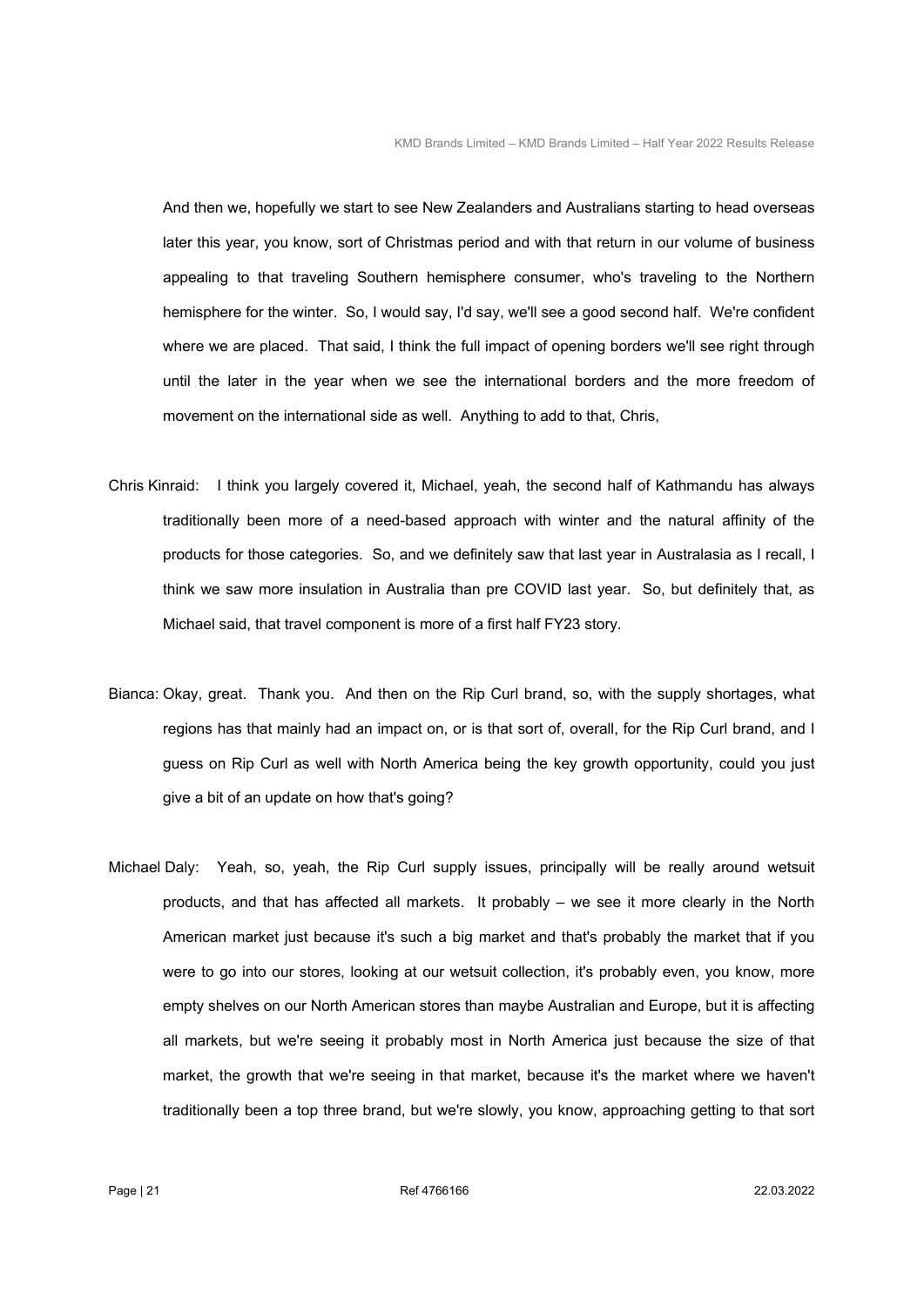of top three or top five, status. So, we're seeing probably a little bit more growth in that market than we are in other markets. So that does extend the issue, I guess.

 And then on top of that, certainly the challenges of getting products through North American ports on a timely basis are still a major issue. So again, those delays through ports are even making the wetsuit supply shortage even worse again, because even if we can get wetsuits on the water, it's quite challenging to get it through the LA port at the moment. I think a couple of months ago there was 120 ships waiting to be unloaded and I think they're down to 70 or something, but they've still got a massive backlog, which is just delaying our ability to get those products into the market, even if we did have those products. So, but to answer your question, all markets generally, but we're seeing probably most clearly in the North America market.

 And as far as our progress in terms of Rip Curl in North America, yeah, we're really happy with how that's progressing, our wholesale orders, as we've mentioned, are going really well, sort of record levels. We'd love to have more wetsuits of course, and that would certainly help. And we're certainly looking to open, you know, select stores. We're largely focusing on our online business and our wholesale in the more immediate terms, but we will open up the odd store here or there where it makes sense in the North American market just to help contribute toward that growth in that market. But we, yeah, we're really well positioned there and our plans to burst into the top three surf brands in North America are well on track.

- Bianca: Okay. Thank you. And then last question on the Oboz brand. So, in the second half, with supply normalising, what can we sort of expect for that brand? Like, are you expecting that to be in line with second half 21 or still lower because of the supply chain issues?
- Michael Daly: Yeah, look if it will really come down to how easily we can get footwear through those ports, to be honest, Bianca. So, to give an exact number is going to be hard. Based on our forward order book we will have a very good second half, but the forward order book is only as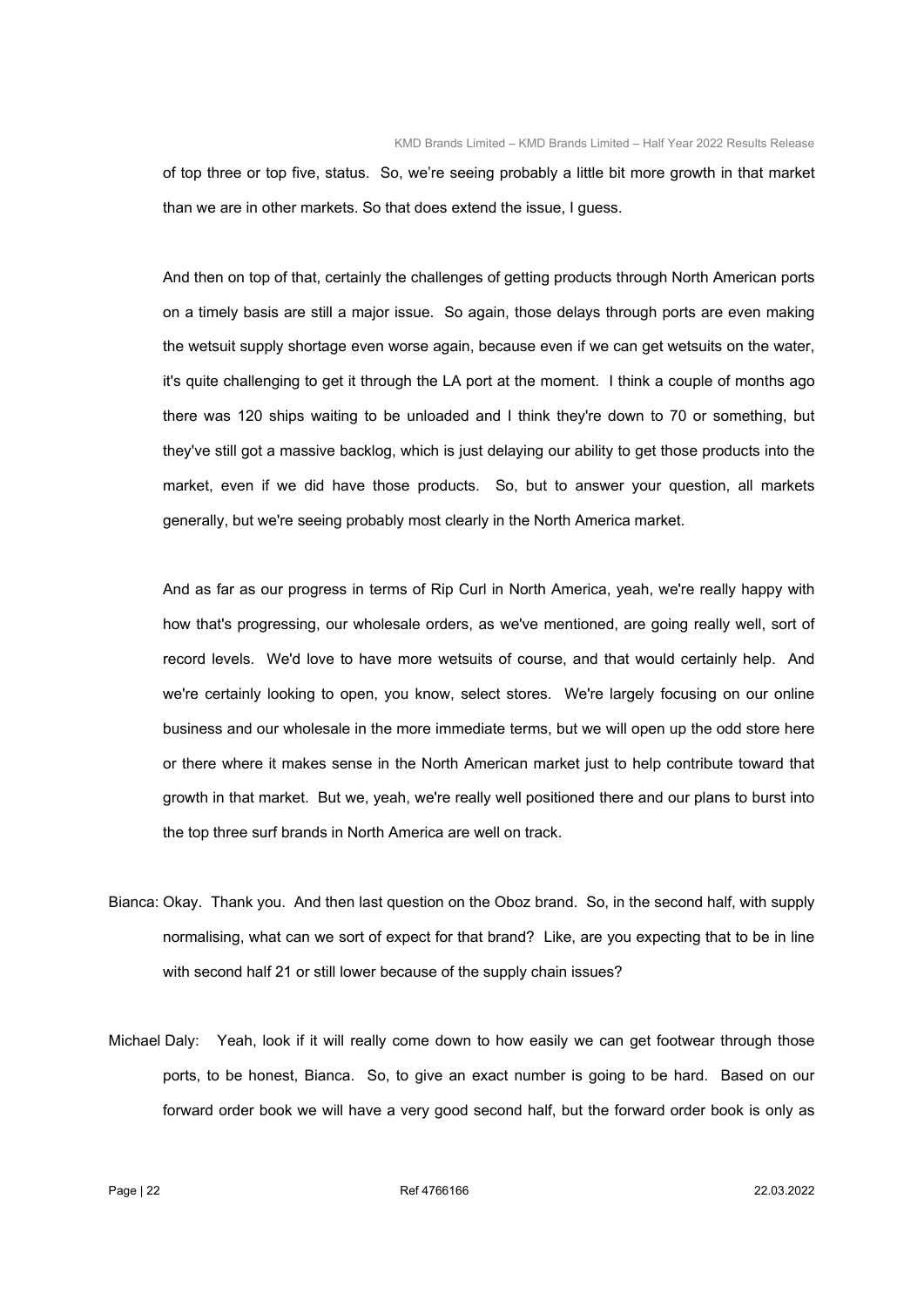good as the deliveries you can get into the market. And, what we're seeing at the moment is, yeah, look, you know, transit dates that normally might be 35 days are still, you know, upwards of 75 days plus. So, it just may mean that some shipments that would normally be in this half and should be in this half may flip into the next half. So, I wouldn't want to give specific guidance on that second half for Oboz, just because we may see a little bit of a drift depending on how quickly we can get those products into market.

 But certainly, we've got a lot of work to do to restock shelves in that market because we are at a historically low inventory levels for Oboz on the back of those lockdowns. And, we've got containers and containers of shoes that are making their way into that market. And, it's a good problem to have from a point of view. We're not sure how much demand there is because we just don't have the shoes, but certainly, we think that the Oboz brand is well placed in the medium term. As far as the immediate next four to six months, just a little bit hard to know just because of the uncertainty on getting products freely through those ports.

Bianca: Yep. Okay, great. Thank you very much. That's all for me.

Michael Daly: Thanks, Bianca.

Operator: We'll take our next question for Matt Noland with Forsyth Barr, please go ahead.

Matt Noland: Morning, Chris. And Michael, just confirming you can hear me.

Michael Daly: Yeah. Matt.

Chris Kinraid: All good.

Michael Daly: Loud and clear.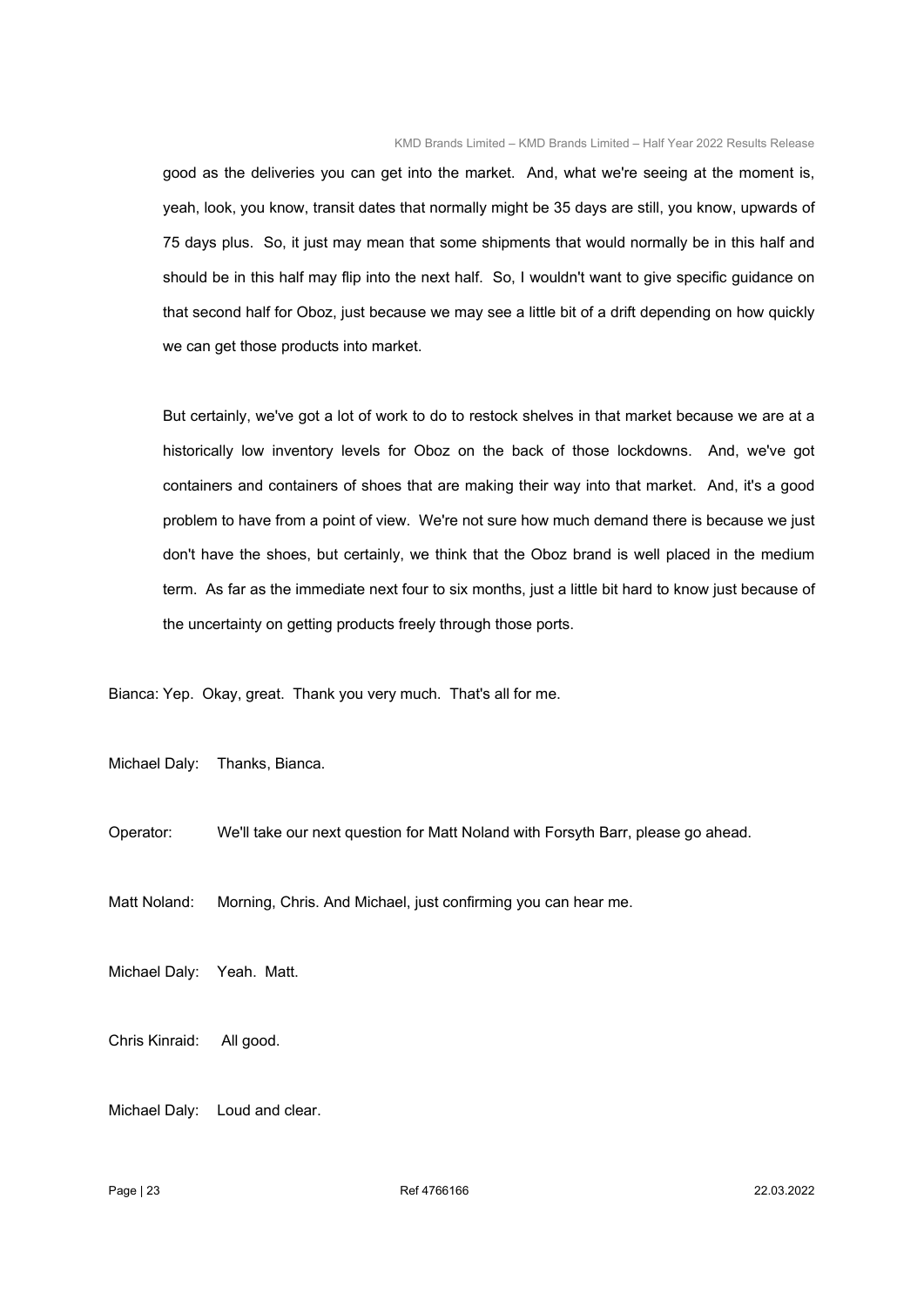- Matt Noland: Great. Maybe just following on Oboz historically you used or previously you used air freight to get some of the products out there. Is that an option you'd consider as well to meet demand albeit at the cost of margins?
- Michael Daly: Look, yeah, in my feedback that I've asked those questions before as well, but the air market is just as complicated as the sea market. And certainly, when you start talking air market at the moment in the very inflated rates, I don't know the exact dollars, but certainly the amount of products we would have to shift. And it's quite heavy products to get – to make any difference would be quite margin destructive, to be honest. And while it's always good to have some sales than no sales, our customers are being patient with us. They understand the situation and they also understand the situation that yeah, bringing air freight will bring in some small lines and small runs, but it's not necessarily going to deal with their overall issues. So, look well we'll – we are using air freight as we need to, and that's the same for wetsuits where we need to, but unfortunately the air markets for freight are just as complicated and indeed more complicated than the sea freight markets at the moment and quite, you know, punitive in terms of the cost for sure.
- Chris Kinraid: Yeah, you wouldn't do it when you're shipping hundreds of thousands of shoes over a period. But as Michael said, it's more for hitting those demand gaps or gaps for our certain key customers that you do that.
- Matt Noland: Cool. Thanks for that. Maybe shifting onto Kathmandu and the new color range, are you happy with how those are being perceived by customers and just in terms of the elevated clearance volumes there, were the new colors overrepresented in that or not?
- Michael Daly: No, not really. I think in terms of, I would say in terms of clearance, what is overrepresenting clearance is heavier weight products just on the back of those closures in our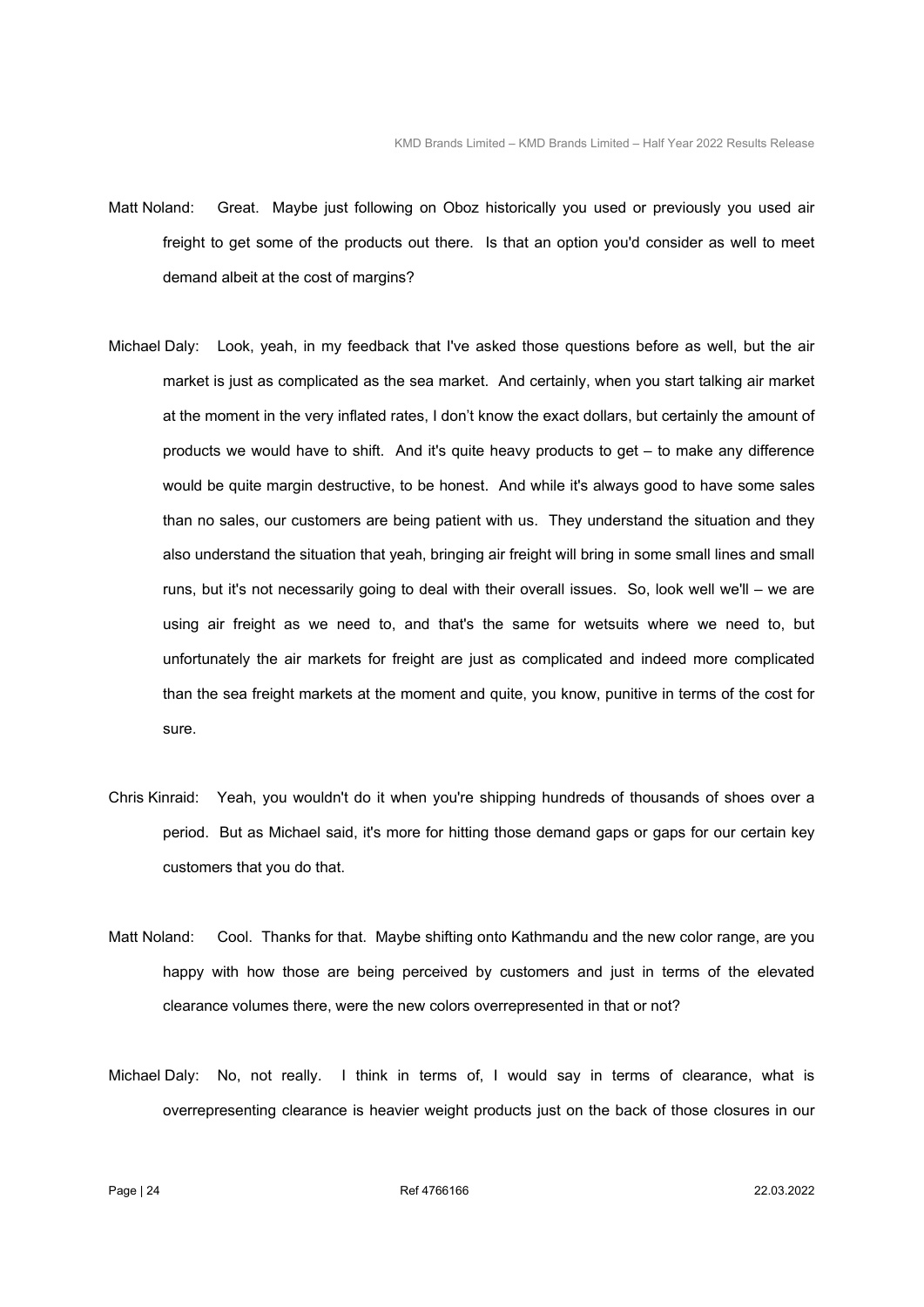network, you know, know particularly in that sort of, July and August period. So, and to be fair, most of our new products really have only started landing with spring summer and then into this autumn. So as far as any overhang on clearance, that's largely related to heavier weight products from I guess, previous ranges. So, no, no buildup of any of the new product in that clearance in any way. And sorry, what was the other part of that question?

- Matt Noland: No, that's ticked it off actually. So, thank you. Maybe just one more from me. Sorry. Yeah.
- Michael Daly: Yep. No, that's fine. Yeah, go for it.
- Matt Noland: Just noticing a lot more advertisements, particularly on Instagram surrounding your efforts on sustainability. Can you give us an update on how you're progressing with Rip Curl and Oboz in terms of the B Corp and then also the level of the marketing expenditure that might be coming through with your sustainability efforts and how to think about that going forward as well as a percentage your marketing spend?
- Michael Daly: Yeah, so, the numbers I mentioned earlier in terms of marketing spend are inclusive of anything that we are putting out there with respect to ESG. You're obviously referring to the Instagram posts for Kathmandu. Certainly, I think in terms of Kathmandu perspective, we feel that we maybe haven't given Kathmandu as much profile in the market as what we could have with respect to its environmental credentials, particularly around its B Corp accreditation and any work that we've done, sort of suggests that, you know, it's not necessarily well known by the consumer. So, we have probably elevated that messaging a little bit on the Kathmandu side more recently just to help educate the consumer where the Kathmandu brand is placed. And we very much see the Kathmandu brand very high relative to its peers, as far as where it's at in – on its environmental journey.